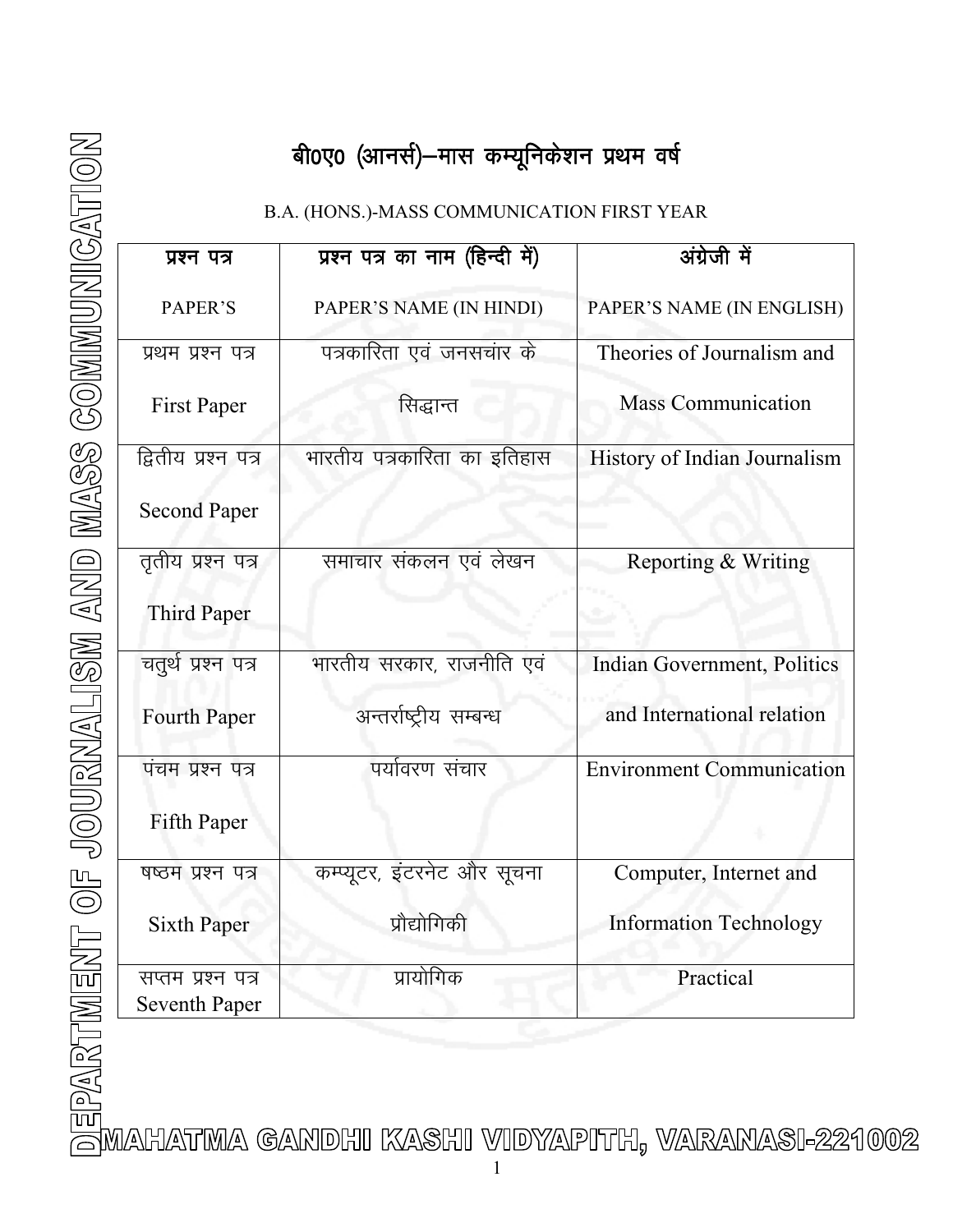#### प्रथम प्रश्न पत्र

#### First Paper

## पत्रकारिता एवं जनसंचार के सिद्धान्त

#### Theories of Journalism and Mass Communication

**डकाई–1**ः पत्रकारिता ः अर्थ, परिभाषा, अवधारणा, उददेश्य, पत्रकारिता एवं सामाजिक उत्तरदायित्व । पत्रकारिता और सरकार, पत्रकारिता एवं जनमत, पत्रकारिता एवं समाज।

Unit-1. Journalism : Meaning, Definition, Concept, Object, Journalism & Social Responsibility, Journalism and Government, Journalism and Public Opinion, Journalism and Society.

**इकाई–2** संचार : अर्थ, अवधारणा, परिभाषा, प्रकार, प्रक्रिया, एकपक्षीय संचार, द्विपक्षीय संचार, प्रतिपुष्टि ।

Unit-2. Communication- Meaning, Concept, Definition, Types, Process, one-way Communication, Two-way Communication, Feedback.

**इकाई–3.** जनसंचार : अर्थ, अवधारणा, परिभाषा, प्रकिया, चरण, प्रतिपुष्टि, मॉडल– एस0एम0सी0आर0,आसगुड मॉडल, लासवेल मॉडल, शैनन एण्ड विवर मॉडल, श्रैम मॉडल, प्रेस के चार सिद्धान्त, नारमेटिव सिद्धान्त।

Unit-3. Mass Communication : Meaning, Concept, Definition, Process, Step, Feedback, Model-SMCR, Osgood model, Laswel model, Shanon-Weaver model, Schram model, Four Press Theories, Normative theories.

**इकाई–4**. पत्रकारिता की उभरती प्रवृत्तियॉ, जनसंचार एवं पत्रकारिता का विभिन्न विषयों से अर्न्तसम्बन्ध, जनमाध्यम और आधुनिक समाज, जनमाध्यम और लोकतंत्र, जनमाध्यमों की भूमिका एवं महत्व।

Unit-4. Emerging Trends in Journalism, Inter displinery relationship with Mass Communication and Journalism, Mass Media and Modern Society, Mass Media and Democracy, Role and Importance of Mass Media.

## सहायक ग्रन्थों की सूची (List of Reference Books)

| 1. डेनिस मैक्विल           | : मास कम्युनिकेशन थियरी : एन इण्ट्रोडक्शन।         |
|----------------------------|----------------------------------------------------|
| 2. डॉ0 अनिल कुमार उपाध्याय | : पत्रकारिता और जनसंचार : सिद्धान्त और विकास संचार |
| 3. डेनिस मैक्विल           | : ट्वर्ड्स ए सोसियोलॉजी आफ मास कम्युनिकेषन।        |
| 4. कॉवली, मिचेल            | : कम्युनिकेशन थियरी टुडे।                          |
| 5. केवल जे0 कुमार          | : मास कम्यूनिकेशन इन इण्डिया।                      |

\*\*\*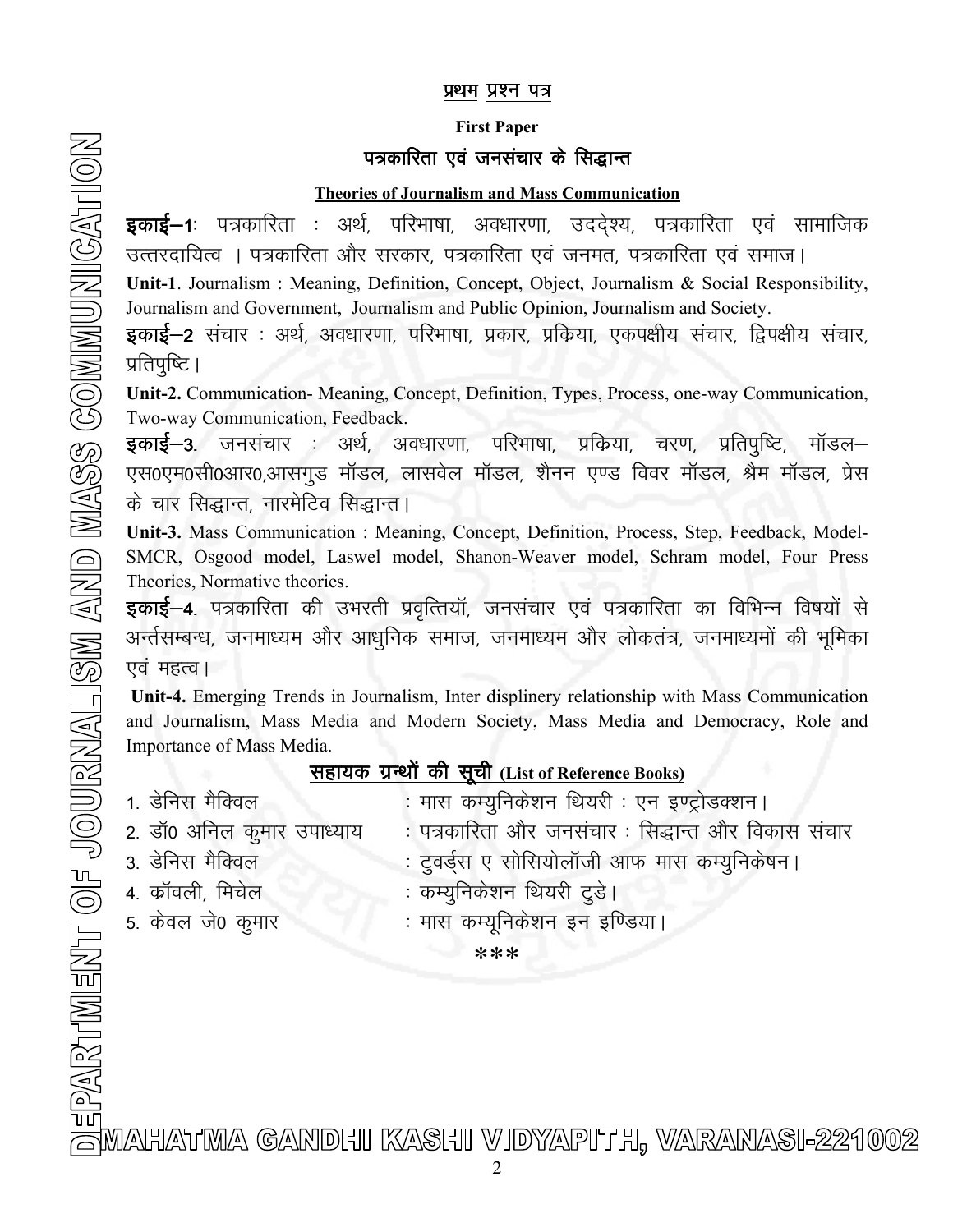## द्वितीय प्रश्न पत्र

### **Second Paper** भारतीय पत्रकारिता का इतिहास History of Indian Journalism

**इकाई–1.** भारत में प्रिण्ट मीडिया : मुद्रण, समाचार पत्र, समाचार पत्र के प्रकार, पत्रिकाएं– प्रकार एवं विशेषताएँ, भारत में आरम्भिक संचार व्यवस्था, प्रथम समाचार पत्र, 18 वीं सदी में प्रिण्ट मीडिया, भारतीय प्रेस एवं स्वतंत्रता आन्दोलन, प्रमुख अंग्रेजी एवं भारतीय भाषा के पत्र–पत्रिकाओं का इतिहास।

Unit-1. Print Media in India: Printing, News Paper, Types of News Paper. Magazine- Types and Characteristics, Early Communication system in India, First Indian Newspaper, Print Media in 18<sup>th</sup> Century, Indian Press and Indian freedom movement, Brief history of major English and Indian Language newspapers and magazines.

इकाई–2. भारत में पत्रकारिता का उदभव और विकास (हिन्दी पत्रकारिता के संदर्भ में): हिन्दी पत्रकारिता का उदमव एवं विकास, आधुनिक पत्रकारिता का आरम्भ, 19 वीं सदी में पत्रकारिता, पत्रकारिता एवं पूर्नजागरण, स्वतंत्रता आंदोलन एवं पत्रकारिता, उत्तर प्रदेश की हिन्दी पत्रकारिता, काशी की हिन्दी पत्रकारिता, साहित्यिक पत्रकारिता।

Unit-2. Origin & Growth of Journalism in India (With Special Reference to Hindi Journalism) : Rising & Growth of Hindi Journalism, Rising of Modern Journalism, Journalism in 19<sup>th</sup> Century, Journalism & Renaissance, Freedom movement & Journalism, Hindi Journalism of Uttar Pradesh, Hindi Journalism of Kashi, Literary Journalism.

इकाई.-3 स्वातन्त्रयोत्तर भारत में पत्रकारिता-स्वतंत्रता बाद हिन्दी पत्रकारिता का विकास, प्रमुख प्रवित्तियां और विकास, 21 सदीं और भारतीय पत्रकारिता, समाचार समितियाँ।

Unit-3.Journalism in Free India: Development of Hindi Journalism after Independence, Modern trends  $\&$  development, Indian Journalism in 21<sup>st</sup> century, News agencies.

इकाई–4 प्रसिद्ध पत्र एवं पत्रिकाएं– आज, उदन्त मार्तण्ड, हिन्दुस्तान, सरस्वती, प्रताप, हंस। प्रमुख पत्रकार— बाबूराव विष्णू पराड़कर, माखनलाल चतुर्वेदी, भारतेन्द् हरिश्चन्द्र, गणेश शंकर विद्यार्थी, महामना मदन मोहन मालवीय, महात्मा गांधी।

Unit-4. Famous News Papers and Magazines- Aj, Udant Martanda, Hindusthan, Sarswati, Pratap, Hans. Famous Journalist- Babu Rao Vishnu Paradkar, Makhan lal Chaturvedi, Bhartendu Harishchandra, Ganesh Shankar Vidyarthi, Mahamana Madan Mohan Malviya, Mahatma Gandhi.

## सहायक ग्रन्थों की सूची (List of Reference Books)

1. अम्बिका प्रसाद वाजपेयी : समाचार पत्रों का इतिहास। 2. डॉ0 अनिल कुमार उपाध्याय : पत्रकारिता और जनसंचार : सिद्धान्त और विकास संचार 3- ts0uVjktu % Hkkjrh; i=dkfjrk dk bfrgklA 4. कृष्ण बिहारी मिश्र $\longrightarrow$  : हिन्दी पत्रकारिता 5. पं0कमलापति त्रिपाठी : पत्र एवं पत्रकार 6. वेद प्रकाश वैदिक : हिन्दी पत्रकारिता : विविध आयाम। 7. रामरतन भटनागर : राइज एण्ड ग्रोथ आफ हिन्दी जर्नलिज्म।

\*\*\*

<del>.</del><br>FMAHATMA GANDHI KASHI VIDYAPITH, VARANASI-221002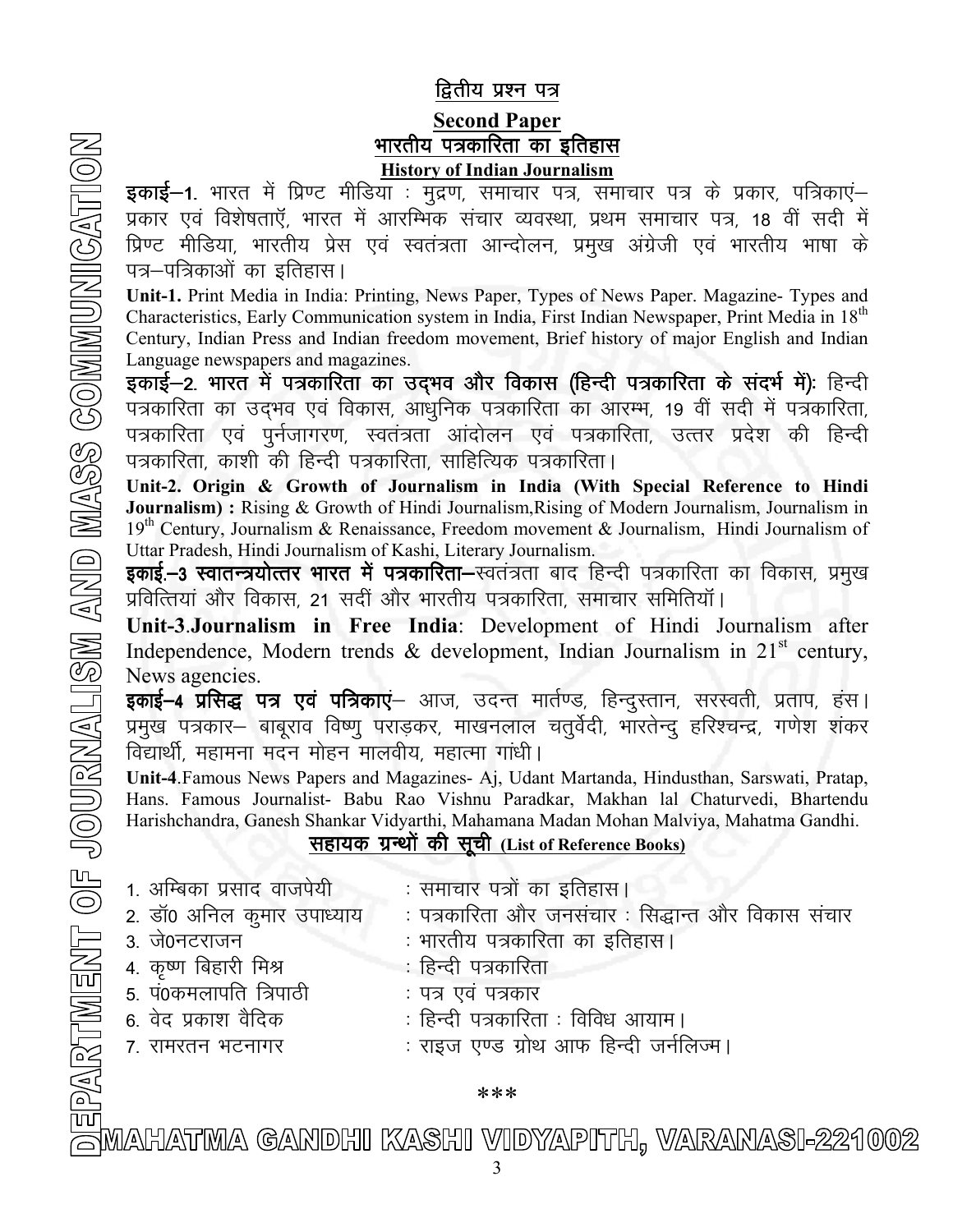## <u>तृतीय प्रश्न पत्र</u> समाचार संकलन एवं लेखन (News Reporting & Writing)

| इकाई–1.                          | समाचार: अर्थ, परिभाषा, समाचार के तत्व, प्रकार, स्रोत,।<br>समाचार संरचनाः संरचना के प्रमुख तत्व, लीड,लीड के प्रकार।                                                                                                                                                        |
|----------------------------------|---------------------------------------------------------------------------------------------------------------------------------------------------------------------------------------------------------------------------------------------------------------------------|
| UNIT-1.                          | News: Meaning, Definition, Elements, Types and<br>its Sources.                                                                                                                                                                                                            |
| इकाई–2.                          | News structure: Elements of Structure, Lead, Types of Lead.<br><b>समाचार संकलनः</b> अर्थ,प्रकार, प्रमुख तत्व एवं सावधानियाँ।<br><b>संवाददाताः</b> एक अच्छे संवाददाता के गुण, संवाददाता के प्रकार–स्ट्रिगर,<br>नगर संवाददाता, विशेष संवाददाता।                             |
| UNIT-2.                          | News Reporting: Meaning, Types, Elements & Precautions.<br>Reporter: Qualities of Good Reporter, Types of Reporter-                                                                                                                                                       |
| इकाई—3.                          | Stringer, City Reporter, Special correspondent.<br><b>विषेषीकृत पत्रकारिताः</b> खोजी एवं विश्लेषणात्मक।<br><b>रिपोर्टिग के प्रकारः</b> अपराध, खेल, विज्ञान, आर्थिक, ग्रामीण एवं<br>कृषि,स्वास्थ्य, युद्ध एवं संघर्ष, सिनेमा, राजनैतिक, सभा एवं संगोष्ठी, उत्सव<br>समारोह। |
| UNIT-3.                          | Specialized Reporting: Investigative & Interpretative.<br>Types of Reporting: Crime, Sports, Science, Economic, Rural &<br>Agriculture, Health, War & conflict, Cinema, Political meeting<br>Seminars, Festivals Caremony.                                                |
| इकाई–4.                          | समाचार पत्र के लिए लेखनः फीचर व लेख, रेखाचित्र, ऑकड़ों और<br>तालिकाओं का प्रयोग, साक्षात्कार,संवाददाता सम्मेलन।                                                                                                                                                           |
| UNIT-4.                          | Writing for Newspaper: Feature & Article, Use of facts, figures,<br>data & diagram, Interview, Press conference.                                                                                                                                                          |
|                                  | सहायक ग्रंथों की सूची (List of Refefrence Books)                                                                                                                                                                                                                          |
| 1.<br>2.<br>3.<br>4.<br>5.<br>6. | काशीनाथ गोविन्द जोगलेकर<br>समाचार और संवाददाता<br>समचार संकलन और लेखन<br>नन्द किशोर त्रिखा<br>प्रोफेशनल जर्नलिज्म<br>होहेन्स वर्ग<br>डॉ0 रमेश जैन<br>समाचार संकलन एवं संपादन<br>ए कम्प्लीट रिपोर्ट<br>जे0 हैरिस<br>मेल्विन मेंचर<br>बेसिक न्यूज राइटिंग                   |

\*\*\*\*\*\*\*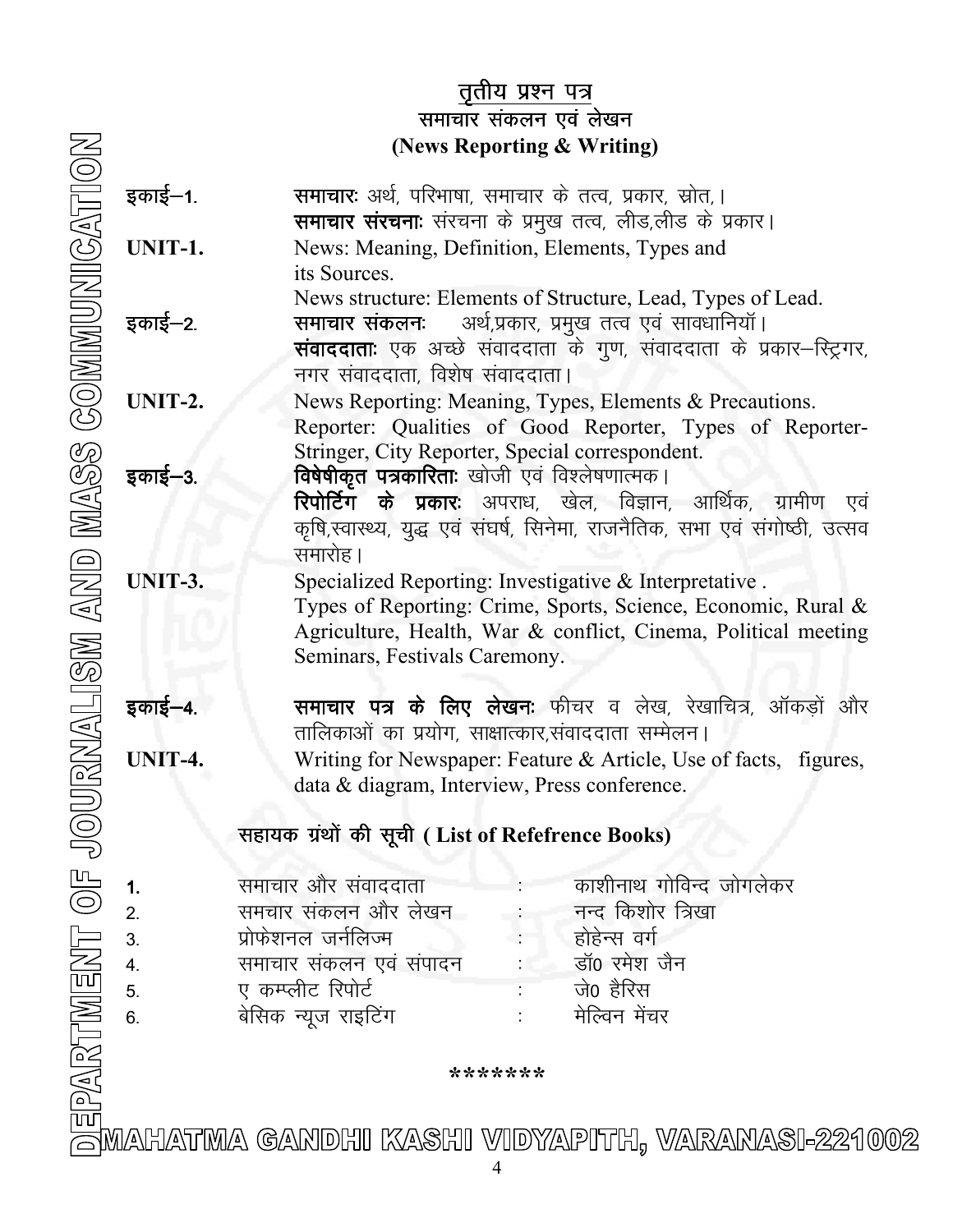## चतुर्थ प्रश्न पत्र <u>भारतीय सरकार, राजनीति और अन्तर्राष्ट्रीय सम्बन्ध</u> Indian Government, Politics and International relations

Unit-1. Government making, working of federalism, Issues in governance at state and Central Level of state autonomy in India, politics at the district level, Panchayati Raj, election and governance, Government and Media Relation.

**इकाई–1**. सरकार निर्माण, संघीय व्यवस्था के कार्य, भारत में राज्य स्वायत्तता के शासन के मुददे पर राज्य एवं केन्द्र, जिला स्तर पर राजनीति, पंचायती राज, चुनाव एवं शासन, सरकार एवं मीडिया सम्बन्ध।

Unit-2. Nature of Party system : Study of the Major parties and of some of the more important regional parties and their social bases, effect of fragmentation of parties on the formation and Working of governments at the centre and the states.

**इकाई–2**. दलीय व्यवस्था की प्रकृति, प्रमुख राश्ट्रीय दल एवं प्रमुख क्षेत्रीय दल तथा उनके सामाजिक आधार का अध्ययन, केन्द्र एवं राज्य में सरकार निर्माण एवं कार्यप्रणाली पर दलों के पृथक्करण का प्रभाव।

Unit-3. The electoral system, secularism and Communalism in India- Problems and trends, Centre State relations and reports on centre- State relations.

**इकाई–3.** चुनाव व्यवस्था, भारत में पंथ निरपेक्षता एवं साम्प्रदायिकता–समस्या एवं प्रवृत्ति, केन्द्र-राज्य सम्बन्धों पर विभिन्न आयोगों के रिपोर्ट (प्रतिवेदन)।

Unit-4. Brief Study of International relations- foreign policies of India, UK, USA, RUSSIA, UN, and its agencies and their functions, regional organizations such as ASEAN, SAARC, OIC,OAC, Indian relations with China, Pakistan, South Asian Countries, West Asian Countries, Africa, Europe and America.

इकाई–4. अन्तर्राष्ट्रीय सम्बन्धों पर संक्षिप्त अध्ययन, भारत की विदेश नीति, यूनाईटेड किन्गडन (संयुक्त राज्य ब्रिटेन), संयुक्त राज्य अमेरिका, रूस, संयुक्त राष्ट्र संघ और उनके प्राधिकार (एजेन्सी) एवं उनके कार्य, क्षेत्रीय संगठन–आसियान, सार्क, ओ आई सी, ओ ए सी, भारत के चीन, पाकिस्तान, दक्षिण एशियाई देश, पश्चिमी एशियाई देश, अफ्रीका, यूरोप एवं अमेरिका से सम्बन्ध।

PARTMENT OF JOURNALISM AND MASS COMMUNICATION ∏oo

\*\*\*\*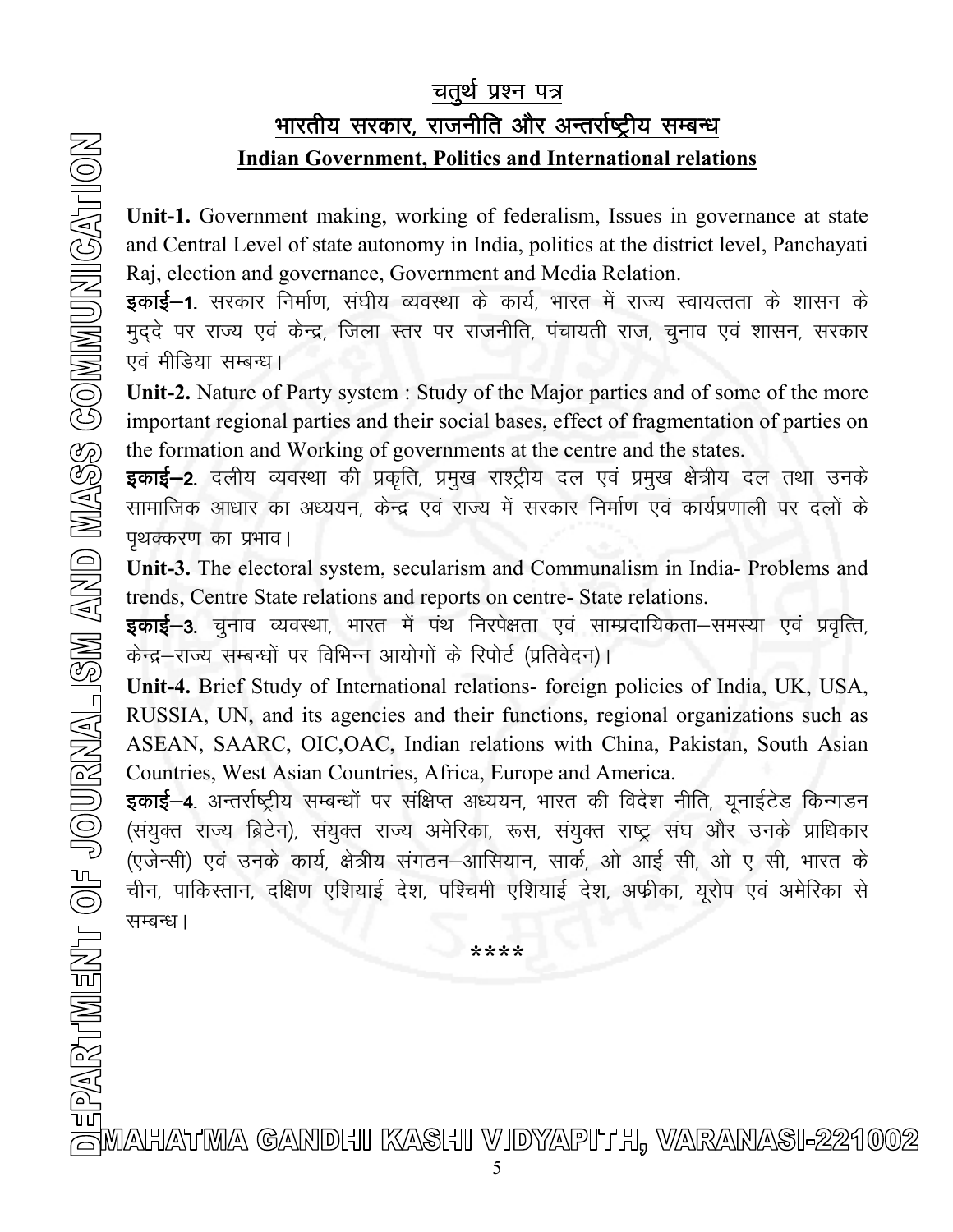## पचम प्रश्न पत्र पर्यावरण संचार

#### Environmental Communication

इकाई–1. पर्यावरण : अर्थ, अवधारणा, परिभाषा, विषय क्षेत्र, संघटक, महत्व, पर्यावरण के विभिन्न आयाम, पर्यावरण तथा मानव, भारतीय संस्कृति एवं पर्यावरण, पर्यावरण और संचार।

Unit-1. Environmental : Meaning, Concept, Definition, Scope, Component, Importance, Various dimension of Environment, Environment and Man, Indian Culture and Environment, Environment and Communication.

**इकाई–2.** पारिस्थितिकी : अवधारणा एवं परिभाषा, जैव विविधता, भारत में जैव विविधता, भारत में वन्य जीवों के संरक्षण हेतु चलायी गयी विभिन्न योजनाएं, पारिस्थितिकी एवं मानव संचार व्यवस्था ।

Unit-2. Ecology: concept and definition, Biodiversity, Biodiversity in India, Various Project for the Protection of Wild Life, Ecology and Human Communication System.

**इकाई—3**. पर्यावरण प्रदुषण : परिभाषा, प्रकार, प्रदुषक एवं उनके प्रकार, प्रदुषण के स्रोत, वायु प्रदुषण, जल प्रदुषण, मृदा प्रदुषण, ध्वनि प्रदुषण, रेडियोधर्मी प्रदुषण, जैव प्रदुषण, पर्यावरण प्रदुषण एवं जनमाध्यम।

Unit-3. Environmental Pollution: Definition, Types, Pollutant and its types, Sources of Pollution, Air Pollution, Water Pollution, Soil Pollution, Noise Pollution, Radioactive Pollution, Bio Pollution, Environmental Pollution and Mass Media.

**इकाई–4.** आपदा– अर्थ और परिभाषा, प्रकार, आपदा प्रबन्धन, जनसंख्या एंव पर्यावरण, पर्यावरण प्रबन्धन एवं सरंक्षण, सतत विकास, पर्यावरणीय जागरूकता में जनमाध्यमों की भूमिका।

Unit-4. Disaster : Meaning and Definition, type, Disaster Management, Population and Environment, Environmental Management and Conservation, Sustainable Development, Role of Mass Media in Awareness of Environment.

\*\*\*\*\*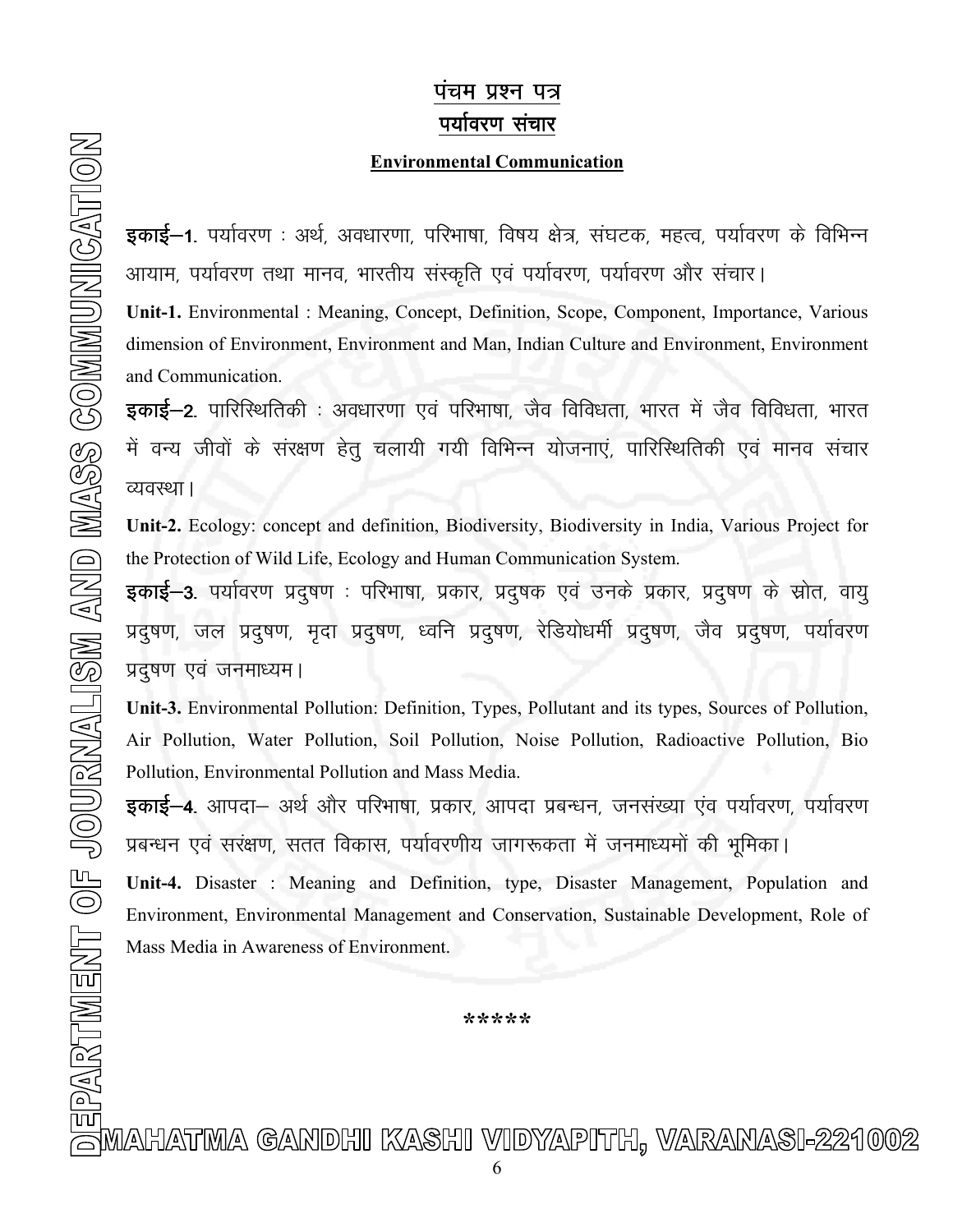## <u>षष्ठम प्रश्न पत्र</u>

## <u>कम्प्यूटर, इंटरनेट एवं सूचना प्रौद्योगिकी</u>

#### Computer, Internet and Information Technology

**इकाई–1**. कम्प्यूटर का परिचय, इतिहास, जनरेशन, प्रकार, हार्डवेयर, साफ्टवेयर, डिजिटल तकनीक, की—बोर्ड के कार्य, एम0एस0 आफिस और उसका अनुप्रयोग, एम0एस0 वर्ड, एम0एस0 विन्डोज, एक्सेल, एम0एस0 एक्सेस, प्रमुख कमांड, पेजमेकर, पेज सेटअप, ड्राइंग ।

Unit-1. Introduction to Computer, History and generation of Computer, types of Computer, Hardware and Software, Digital Technology, Keyboard functions, M.S. office and its Application, M.S. Word, M.S, Windows, Excel, M.S. Excess, Important Command, Page maker, Page Setup, Drawing.

**इकाई–2**. कोरल ड्रा, एनिमेशन के सिद्धान्त, विडियो ब्राडकास्ट, विडियो स्टैन्डर्ड का उपयोग, मल्टीमीडिया—परिभाषा, सी डी रोम, मल्टीमीडिया बिजनेस अनुप्रयोग, कम्प्यूटर एवं टेलीविजन का इन्टेग्रेशन, वीडियो एडिटिंग परिचय।

Unit-2. Coral Draw, Principles of Animation, Use of Video- Broadcast, Video Standards, Multi Media: Definition, C.D. Rom, Multi media business application, Instigation of Computers and television, Video Editing Introduction.

**इकाई–3**. इन्टरनेट– परिचय, वेब तकनीक, वेब बनाम प्रिण्ट, तुलना, विज्ञापन, नेट पर कापी निर्माण और प्रतिपुष्टि ।

Unit-3.Internet : Introduction, Web Technology, Web Vs Print- a Comparison , Advertising, Copy Creation and Feedback on the Net.

**इकाई—4**. बेवसाइट तत्व, विजुअल डिजाइन—परिचय, एवं इतिहास, बेबसाइट पर सेल्स एवं सर्विस प्रमोशन, तकनीके, सामाजिक, आर्थिक, राजनैतिक और कापी राइट्स के मुद्दे।

Unit-4. Websites elements, Visual Design, Introduction and history, Sales Promotion, Service Promotion in the Websites. Technical Issues: Social, Political, Economical and Copyright.

## \*\*\*\*\*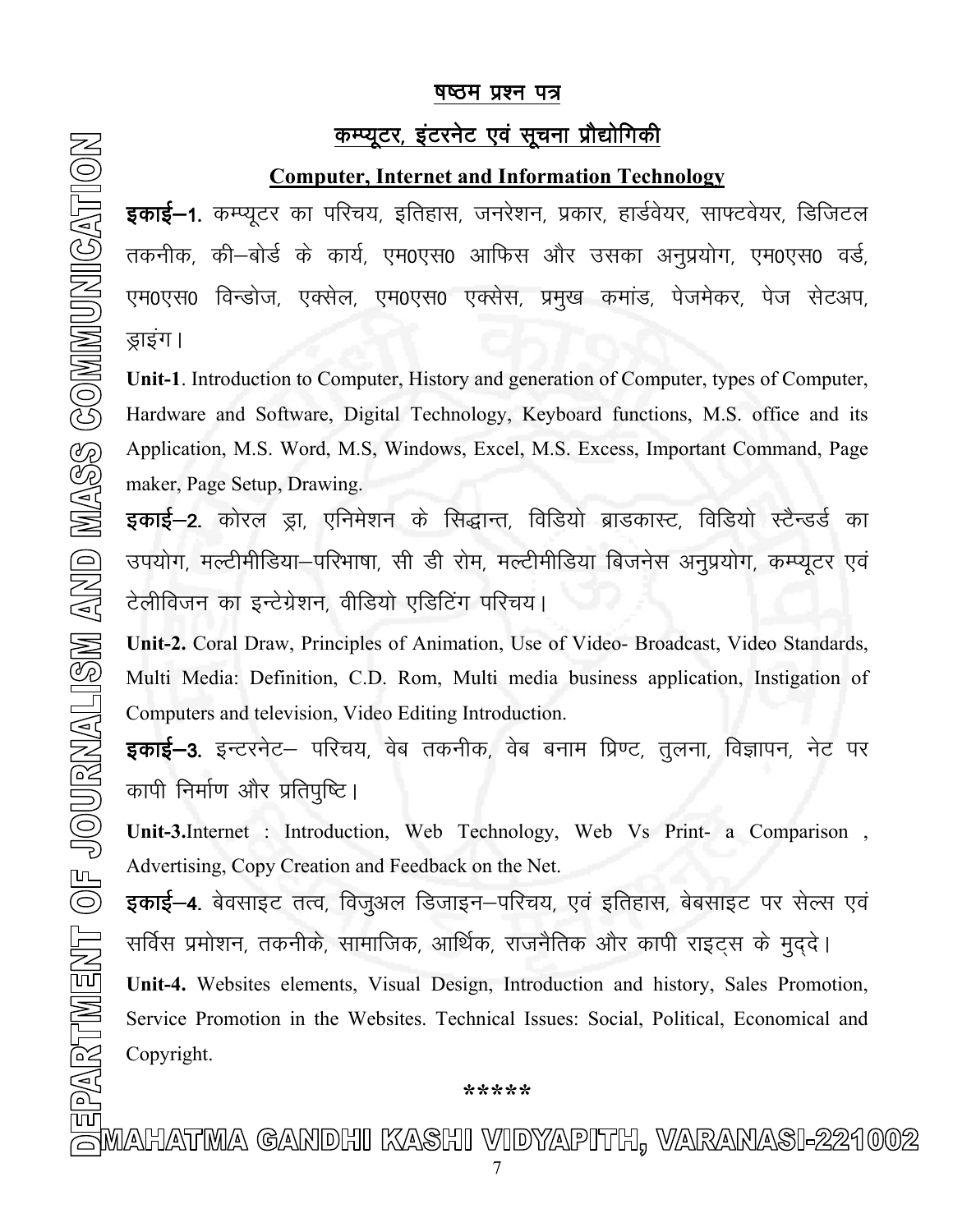|  | <b>EXECUTION CONTROLLED AND CONTRACT CONTRACT CONTRACT CONTRACT CONTRACT CONTRACT CONTRACT CONTRACT CONTRACT CONTRACT CONTRACT CONTRACT CONTRACT CONTRACT CONTRACT CONTRACT CONTRACT CONTRACT CONTRACT CONTRACT CONTRACT CONTRA</b> |
|--|-------------------------------------------------------------------------------------------------------------------------------------------------------------------------------------------------------------------------------------|
|  |                                                                                                                                                                                                                                     |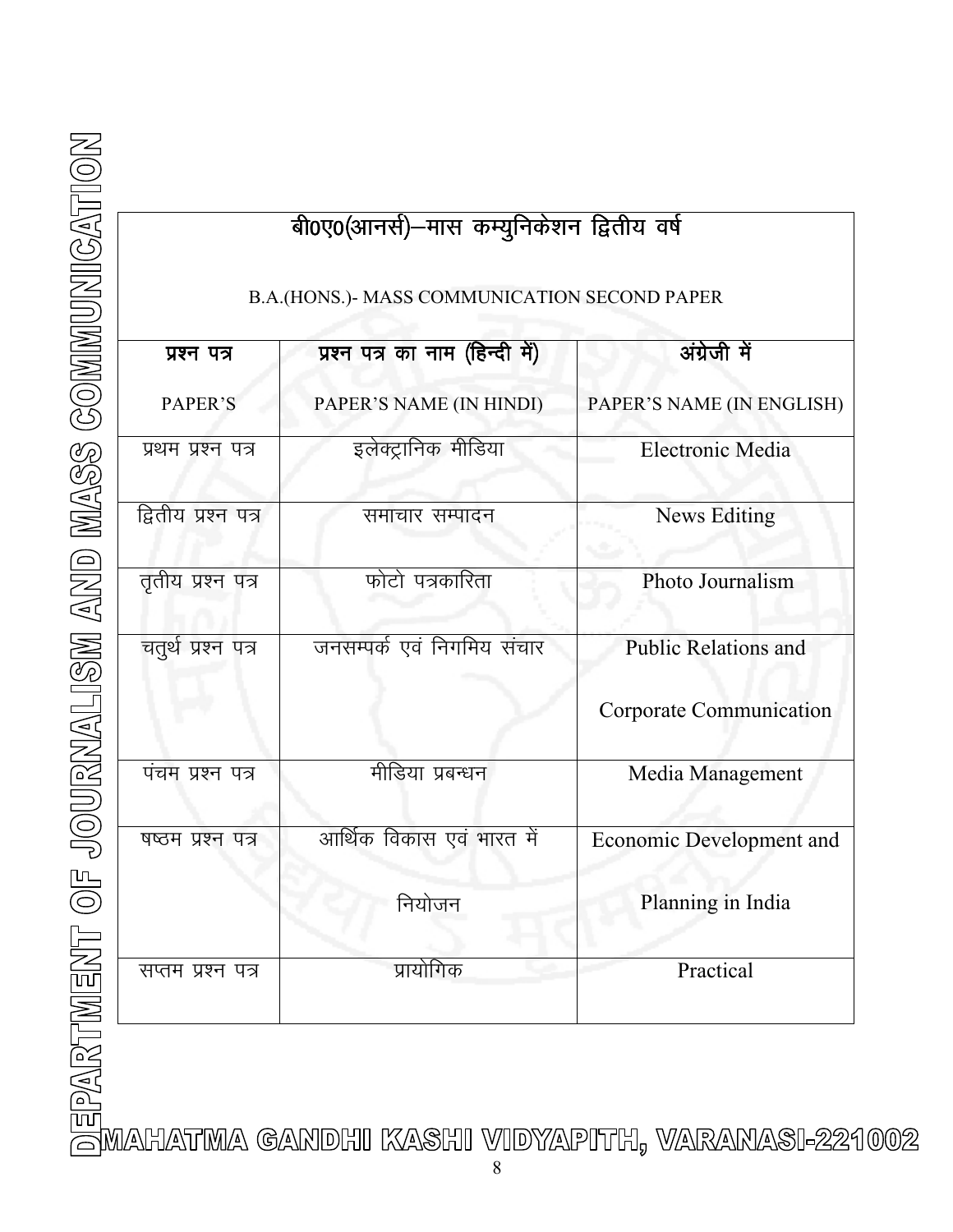#### प्रथम प्रश्न पत्र

#### First paper

## इलेक्ट्रानिक मीडिया

#### Electronic Media

**इकाई–1**. रेडियोः जनसंचार माध्यम के रूप में रेडियो, रेडियो की विशेषताऍ, भारतीय सन्दर्भ में रेडियो का ऐतिहासिक परिपेक्ष्य, स्वामित्व के प्रकार, श्रोता, वाणिज्यिक रेडियो, शैक्षिक रेडियो, एफ0एम0, फैन्चाइजिंग, सामुदायिक रेडियो, रेडियो की भाषा, विभिन्न प्रकार के रेडियो कार्यक्रम। Unit-1. Radio : Radio as a Medium of Mass Communication, Characteristics of Radio, Historical perspective of Radio in India, Types of ownership, Audience, Commercial Radio, Educational Radio, FM, franchising, Community Radio, Language of Radio, Different formats of radio programmes.

**इकाई–2**. टेलीविजन– जनसंचार माध्यम के रूप में टेलीविजन, टेलीविजन की विशेषताएँ, स्वामित्व, दूरदर्शन का सांगठनिक ढॉचा, उपग्रहीय टेलीविजन चैनल, केबल टेलीविजन, शैक्षणिक टेलीविजन, वाणिज्यिक टेलीविजन, टेलीविजन स्क्रिप्ट लेखन, टेलीविजन प्रोडक्शन के आधारभूत जानकारी, टेलीविजन रिपोर्टिंग, न्युज बुलेटिन।

Unit-2. Television: Television as Medium of Mass Communication, Characteristics, Ownership, organizational structure of Doordarshan, Satellite Television channels, Cable Television, Educational Television, Commercial Television, Television Script Writing, Basic of Television Production, Television Reporting, News Bulletins.

इकाई–3. फिल्म : प्रकृति, ऐतिहासिक पक्ष, फिल्म प्रोडक्शन के तकनीकी पक्ष, भारत में फिल्म उद्योग, स्टेटस (ओहदा) का मुददा एवं समस्याएँ, क्षेत्रीय सिनेमा, भविष्य का स्वरूप, फिल्म की भाषा और व्याकरण, एफटीआइआइ।

Unit-3. FILM : Nature, historical background, technical aspects of film production, film Industry in India, Status issues Problems, Regional Cinema, Future aspects, film language and grammar, FTII.

 $\frac{1}{2}$ काई—4. टेलीविजन समाचार लेखन, टेलीविजन साक्षात्कार, वृत्तचित्र, लघुवार्ता, नयी तकनीक का मीडिया की भाषा पर प्रभाव, रूपक, वार्ता।

Unit-4. Television News writing, Television interviews, Documentaries, short talk, Impact of new technology in Media Language, Features, Talks.

\*\*\*\*\*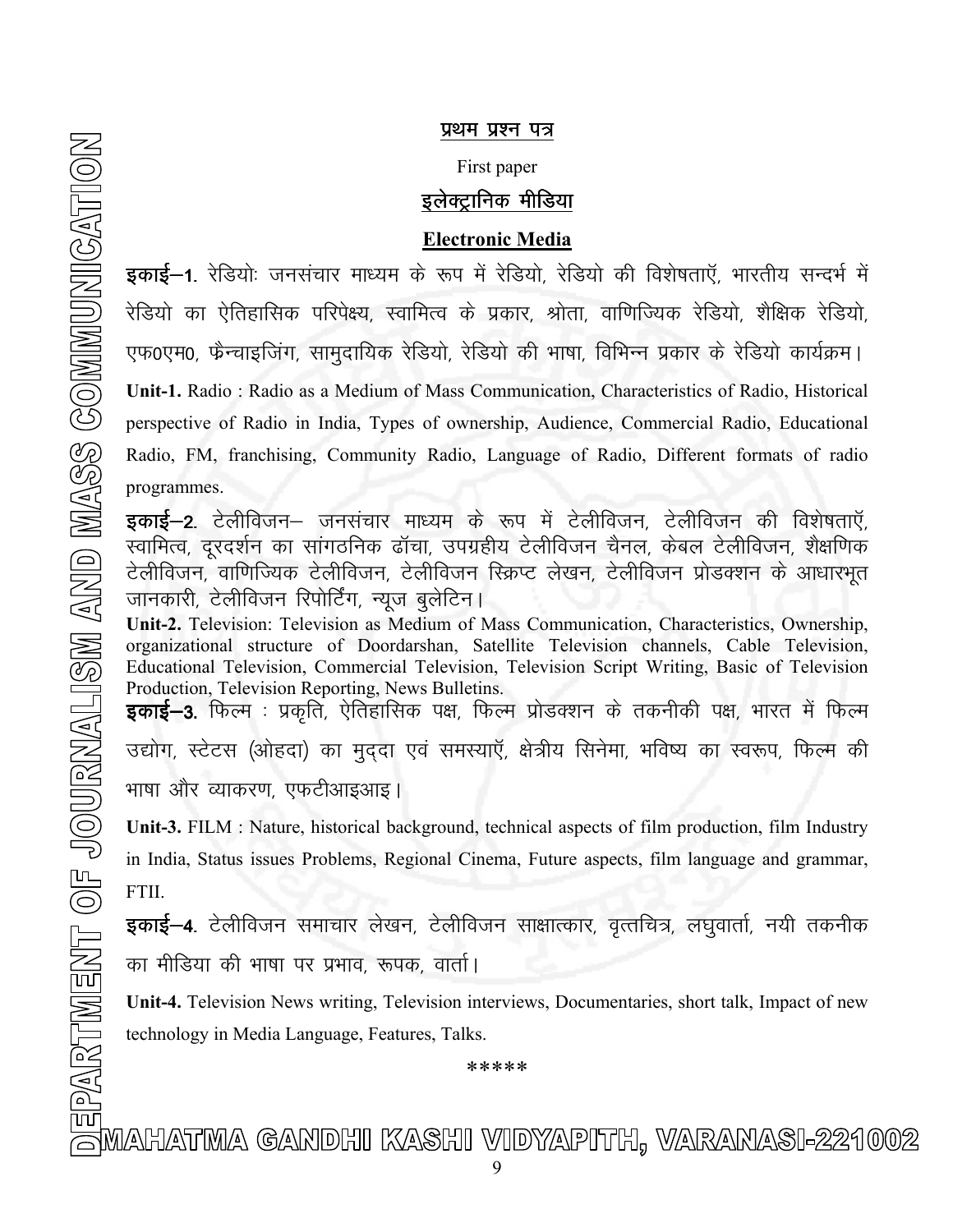### प्रश्न पत्र—द्वितीय

#### समाचार सम्पादन

#### News Editing

- इकाई-1. संपादन : अर्थ,उददेश्य, संपादन की प्रकृति और आवश्यकता, संपादकीय विभाग की संरचना, मुख्य संपादक, समाचार संपादक एवं उपसंपादक के कार्य व योग्यतायें।
- UNIT-1. Editing: Meaning, object, Nature & need of editing, Set up Editorial department , function & qualification of Chief editor, News editor and Sub-editor.
- **इकाई –2.** संपादकीय चिन्ह, प्रूफ रीडिंग चिन्ह, प्रूफरीडिंग की तकनीक, डेस्क कांपी संपादन, एजेन्सी कांपी संपादन, प्रेस विज्ञप्ति का संपादन। डमी पृष्ठ–सज्जा, ले आउट, फोटो संपादन, पत्रिका संपादन।
- UNIT-2. Editing-symbols, Proof reading symbols, Technique of proof reading , Desk copy editing, Agency copy editing, Editing of press releases, Dummy, page make up, lay out, Photo editing, Magazine editing.
- **ईकाई–3.** शीर्षक : तकनीक, स्वरूप और प्रकार। संपादकीय लेखन, अग्र लेख, स्तम्भ लेखन, संपादक के नाम पत्र।
- UNIT-3. Headlines: Technique, style & types. Editorial writing,Leader, Column writing, Letter to the editor,
- **इकाई—4.** पुस्तक व पत्रिका समीक्षा, कला व संस्कृतिक सम्बन्धी समीक्षा, फिल्म समीक्षा, संगीत कार्यक्रम, नृत्य एवं नाटक समीक्षा।
- Unit-4. Books & Magazines review, Review of arts & Culture, Film review, Music, Dance and drama programme review.

## सहायक ग्रंथों की सूची (List of Reference Books)

|    | न्यूज एडिटिंग                 | व्रुम वेस्टले    |
|----|-------------------------------|------------------|
| 2. | द मास मीडिया                  | विलियम एल0राइवसे |
| 3. | न्यूज रिपोर्टिंग एण्ड एडिटिंग | के0एम0श्रीवास्तव |
| 4. | सम्पादन के सिद्धान्त          | रामचन्द्र तिवारी |
| 5. | समाचार संपादन                 | डॉ0 रमेश जैन     |
| 6. | सम्पादन कला                   | के0पी0 नारायण    |

\*\*\*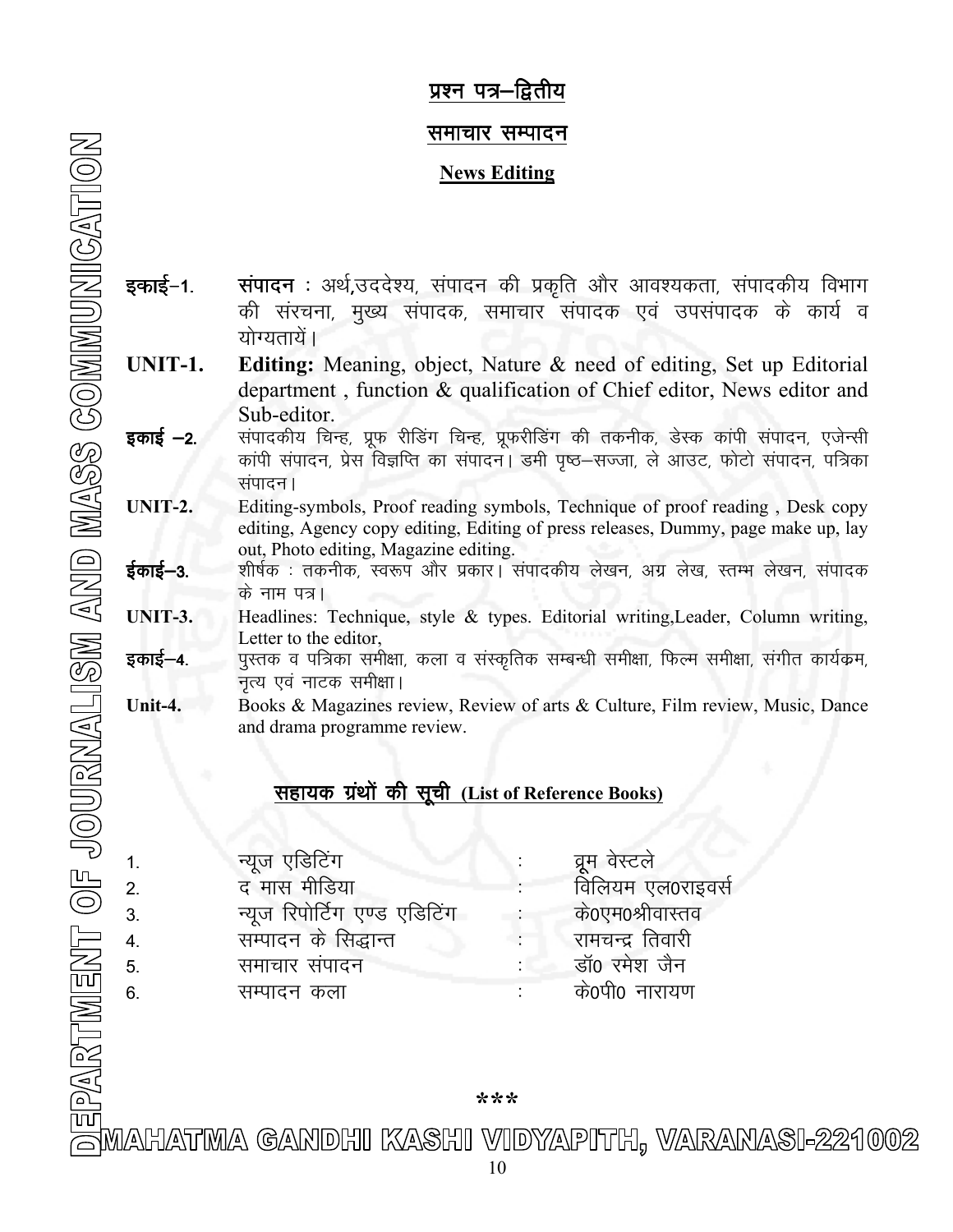# Third Paper तृतीय प्रश्न पत्र फोटो पत्रकारिता Photo Journalism

इकाई–1. फोटोग्राफी–तत्व एवं सिद्धान्त, फोटोग्राफी का आरम्भ, फोटोग्राफी विषयवस्तू एवं प्रकाश।

Unit-1. Photography- Elements and Principles, Beginning of Photography, Photography- Subject and Light.

इकाई-2. फोटोग्राफी उपकरण : कैमरा, प्रकार, फारमेट, लेंस एवं उनके प्रकार तथा कार्य, फिल्म : प्रकार, कार्य।

Unit-2. Photography Equipment- Cameras, types, Formats, Lens and their types and Function, Film- Types and Functions.

इकाई-3. शाट्स, फोकस, शटर, गति, विषय का चयन, विभिन्न प्रकार के चित्र, फोटो सम्पादनः प्रक्रिया, समाचार पत्र एवं पत्रिकाओं के लिए चित्र।

Unit-3. Shots, focus, Shutters, Speed, Selection of Subject, Deference types of Photographs, Photo Editing: Procedure, Pictures for Newspapers and Magazines.

इकाई–4. विज्ञापन के लिए फोटोग्राफी, फोटोग्राफर के गूण, चित्र के लिए समाचार बोध, फोटोफीचर, चित्र पत्रिकाएं, तकनीकी का प्रभाव, फोटोग्राफी– आवश्यकता एवं महत्व।

Unit-4. Photography for Advertising, Qualities of a Photographer, News Value for Pictures, Photo Features, Picture Magazines, Impact of Technology, Photographynecessity and significance.

\*\*\*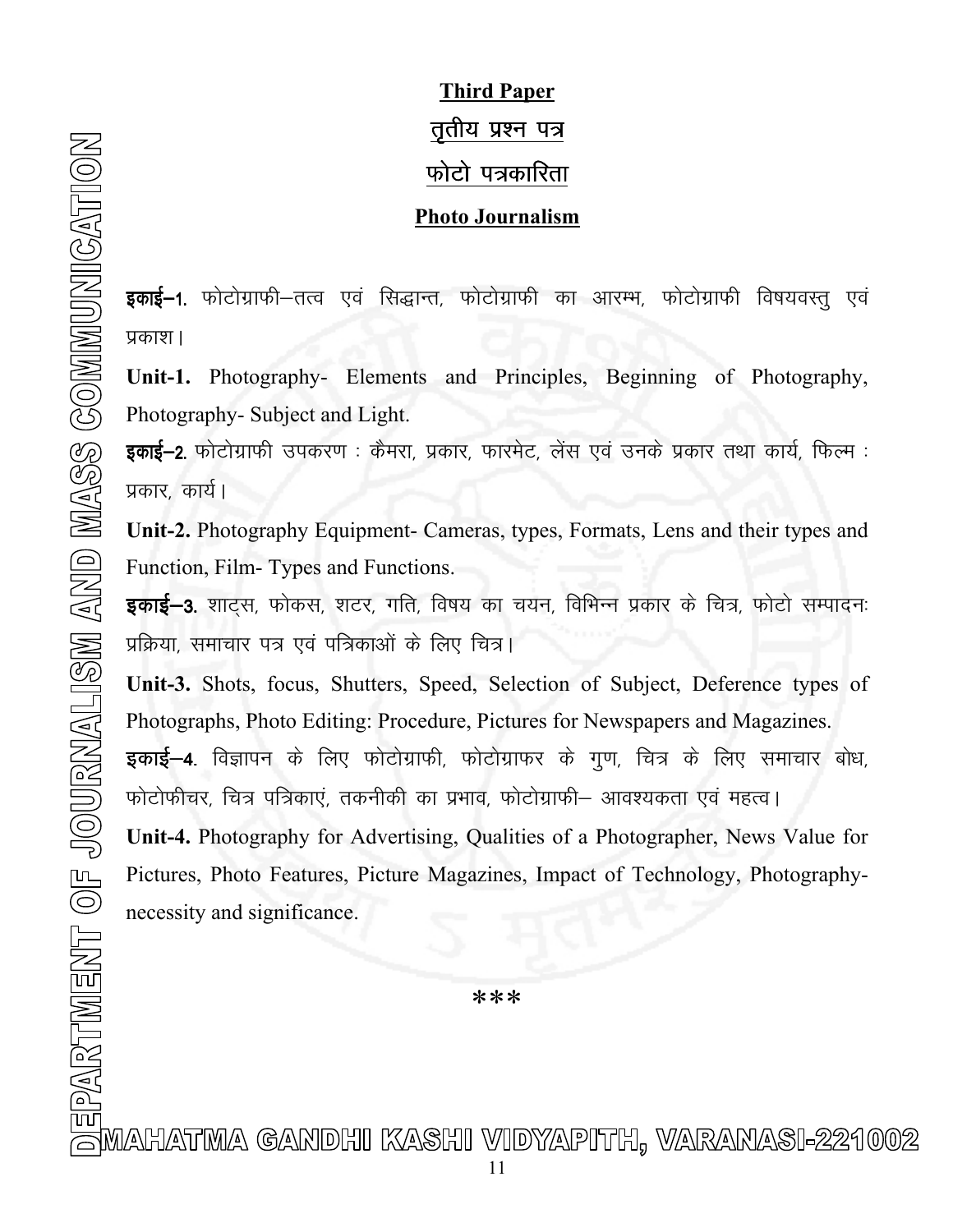## चतुर्थ प्रश्न पत्र

# Forth Paper जनसम्पर्क एवं निगमीय संचार

## Public Relations & Corporate Communication.

Unit-1. Public Relations : Definitions, PR as a Communicating function, History of PR, Growth of PR in India, PR & Publicity, Propaganda of Public opinion- PR as a Management function, Stages of PR- Planning, Implementation, research, evaluation, PR Practitioners and Media relations, Press Conference, Press release, other PR tools.

**इकाई–1.** जनसम्पर्क : परिभाषा, संचार क्रियाविधि के रूप में जनसम्पर्क, जनसम्पर्क का इतिहास, भारत में जनसम्पर्क का विकास, जनसम्पर्क, प्रचार, प्रोपैगन्डा और जनमत– प्रबन्धन कार्य के रूप में जनसम्पर्क, जनसम्पर्क के चरण, नियोजन, कार्यान्वयन, शोध एवं मुल्यांकन, जनसम्पर्ककर्ता एवं मीडिया सम्बन्ध, प्रेस कान्फ्रेन्स, प्रेस विज्ञप्ति तथा जनसम्पर्क के अन्य उपकरण।

Unit-2. Communication with Publics- Internal and external, Community relations, Employee relations, PR in India, Public and Private Sector, PR Counseling, PR agencies, PR and advertising, PR for Media Institutions.

**इकाई–2**. संचार और जनता– आन्तरिक और वाहय, सामुदायिक सम्बन्ध, कर्मचारी सम्बन्ध, भारत में जनसम्पर्क, लोक एवं निजी क्षेत्र, जनसम्पर्क काउन्सिलिंग, जनसम्पर्क समितियाँ, जनसम्पर्क एवं विज्ञापन, मीडिया संस्था के लिए जनसम्पर्क।

Unit-3. Shareholder relations- dealer relations, PR for hospital, PR for Charitable Institutions, Defense PR , PR for NGOs, PR for Political Parties, Crisis Management, Case Study.

इकाई–3. अंशधारक सम्बन्ध, डीलर सम्बन्ध, चिकित्सा केन्द्रों के लिए जनसम्पर्क, धमार्थ संस्थाओं के लिए जनसम्पर्क, रक्षा और जनसम्पर्क, स्वयंसेवी संगठन और जनसम्पर्क, राजनीतिक दलों के लिए जनसम्पर्क, अभाव (काइसिस) प्रबन्धन, वैयक्तिक अध्ययन।

Unit-4. PR research : techniques, PR and Law, PR and New Technology, Code of Ethics for PR International, PR professional organizations of PR, Emerging Tends. इकाई–4. जनसम्पर्क शोध– प्रविधि, जनसम्पर्क एवं कानून, जनसम्पर्क एवं नयी प्रौद्योगिकी, अन्तराष्ट्रीय आचार संहिता, व्यावसायिक संगठन एवं जनसम्पर्क, उभरती प्रवृत्तियाँ।

\*\*\*

m<br>AMAHATMA GANDHI KASHI VIDYAPITH, VARANASI-221002<br>12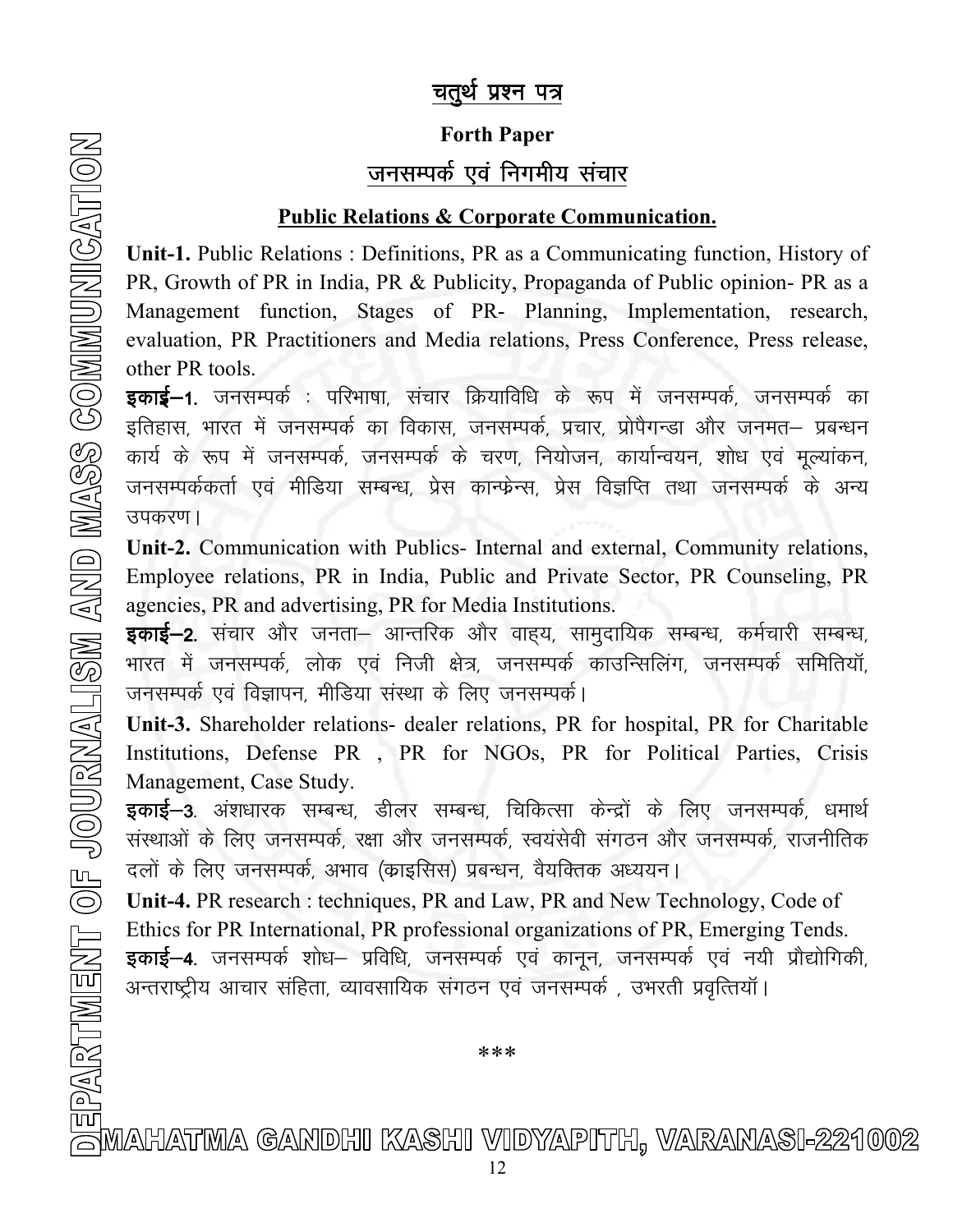## पंचम प्रश्न पत्र **Fifth Paper** मीडिया प्रबन्धन **Media Management**

**इकाई—1**. प्रबन्धन : अर्थ, सिद्धान्त, प्रबंधकीय कार्य, भारत में मीडिया स्वामित्व—स्वरूप, प्रकार और उसके महत्व, एकल स्वामित्व, साझेदारी, प्राइवेट कम्पनी लिमिटेड, ट्रस्ट, को–आपरेटिव्स, धार्मिक संस्था (सोसाइटीज) और फेन्चाइज।

Unit-1. Manegement : Meaning, Principles, Manegerial Functions, Media Owenership in India- Nature, Types and its Significance, Sole Proprietorship, Partnership, Private Limited Companies, Trusts, Co-Operatives, religious institutions (Societies) and franchises.

**इकाई–2.** नीति निर्माण– नियोजन और नियंत्रण, किसी मीडिया संगठन को प्रारम्भ करने की प्रक्रिया और समस्याएं, संगठन सिद्धान्त, किसी संगठन के विभिन्न विभागों का संरचनात्मक एवं प्रकार्यात्मक स्वरूप– प्रबन्धन, वित्त, प्रसार (सेल्स प्रमोशन–मूल्य कर सहित), विज्ञापन (विपणन), कार्मिक प्रबन्धन।

Unit-2. Policy Formulation: Planning and Control, Process and Problems of Lounching Media Venhires, Organization theory, Functions and Organizational structure of deffirent deparments- General management, Finance, Circulation (sales Promotion- Including Pricing and Price war aspects), Advertising (Marketing), Personnel Management.

इकाई-3. सम्पादकीय प्रबन्धन-महत्व, प्रिण्ट माध्यम के सम्पादकीय विभाग, प्रिण्ट माध्यम के सम्पादकीय विभाग की संरचना, डी0ए0वी0पी0, आई0एन0एस0, ए0बी0सी0 सम्पादकीय कर्मचारियों की बदलती भूमिका तथा अन्य मीडिया कर्मचारी।

Unit-3. Editorial Management- Significance, Editorial department of Print Media, Structure of editorial department of Print Media, DAVP, INS, ABC, Changing role of editorial staff and other Media Persons.

**इकाई–4.** प्रिण्ट एवं इलेक्ट्रानिक मीडिया का अर्थशास्त्र, विभिन्न स्वरूप, भारत में प्रशासनिक और कार्यक्रम प्रबन्धन–शिड्यूलिंग, ट्रांसमीटिंग, रिकार्ड रखना, क्वालिटी कन्ट्रोल और प्रभावी मूल्य तकनीक, कर्मचारी और उपभोक्ता सम्बन्ध, ब्राण्ड प्रमोशन, भारतीय मीडिया में विदेशी निवेश, भारतीय समाचार प्रबन्धन, संरचना और प्रेस आयोग।

Unit-4. Econimics of Print and Electronic Media- Various aspects, Asministration and Progamme Management in India, Scheduling, Transmitting, record keeping, Quality control and Cost effective techniques, Employee and Customer relationship, Brand Promotion, Foreign equity in Indian Media and Press Commissions ans Indian Newspapers Management structure.

\*\*\*

<u>tui</u><br>AMAHATMA GANDHI KASHI VIDYAPITH, VARANASI-221002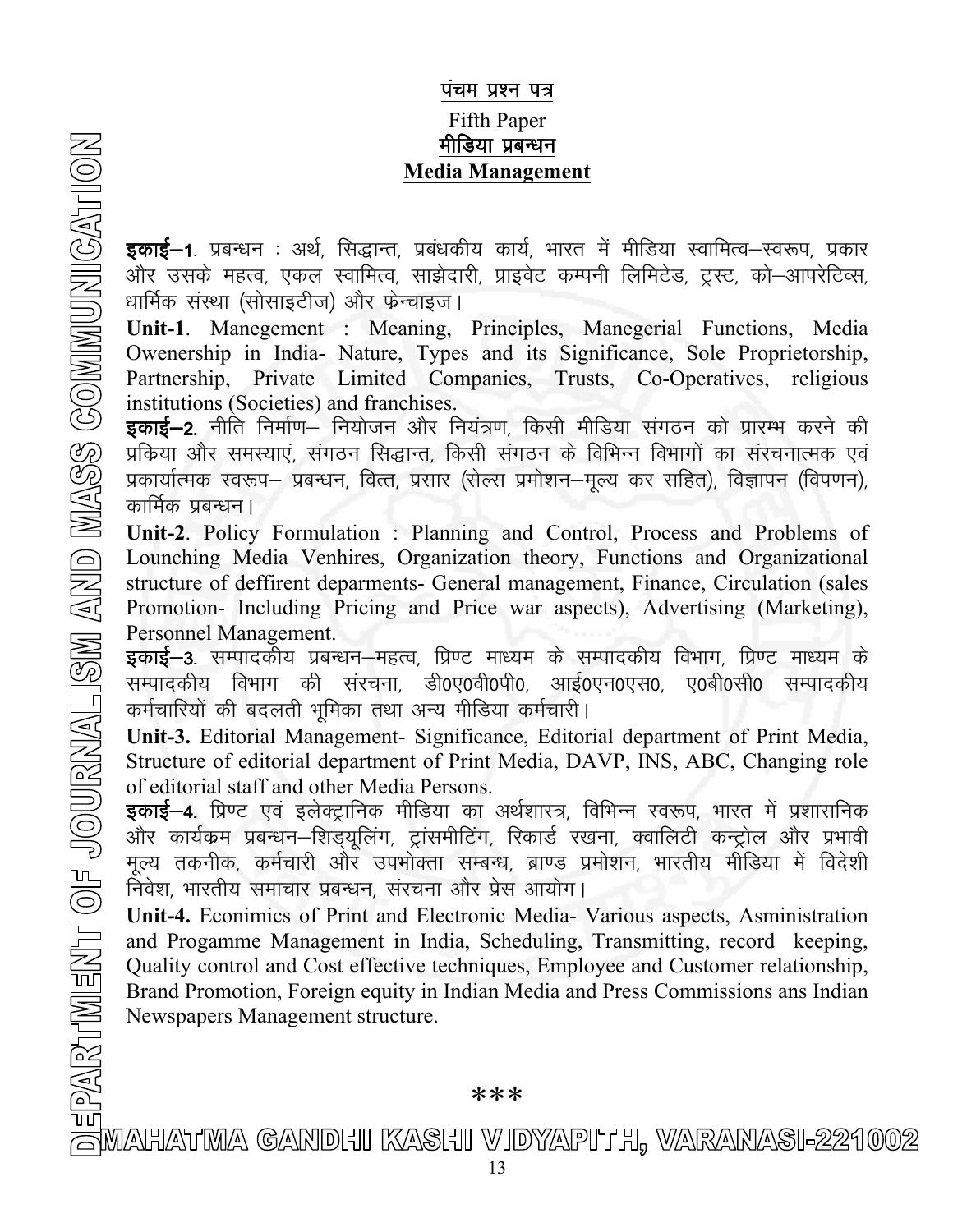## <u>षष्ठम प्रश्न पत्र</u>

## Six Paper <u>आर्थिक विकास एवं भारत में नियोजन</u> Economic Development and Planning in India

Unit-1. Economic Development: concept and general perspective, common characteristics of Underdevelopment, India as a developing economy and its international standing. Strategies of development : balanced vs, unbalanced growth strategy, wage goods strategy, basic-needs strategy.

**इकाई–1**. आर्थिक विकासः अवधारणा एवं समान्य परिप्रेक्ष्य, विकासशील देशों की सामान्य विशेषताएं, एक विकासशील अर्थव्यवस्था के रूप में भारत और इसकी अन्तर्राष्ट्रीय स्थिति, विकास की रणनीतिः संतुलन बनाम असंतुलन वृद्धि, वेज गुड्स रणनीति, मूल आवश्यकता की रणनीति ।

Unit-2. Capital accumulation as a factor in economic growth, role of education in economic development, Population and economic development (the two-way relationship), Aspect of human development: education, Poverty and inequality of income distribution (With special reference to India), changes in the sectoral distribution of national income, per capita income and labour force since independence.

**इकाई—2**.आर्थिक वृद्धि के कारक के रूप में पूँजी एकुमुलेशन, आर्थिक विकास में शिक्षा की भूमिका, जनसंख्या और आर्थिक विकास (द्विपक्षीय सम्बन्ध), मानवीय विकास के आयामः शिक्षा, गरीबी एवं आय वितरण में असमानताएं (भारत के विशेष संदर्भ में), राष्ट्रीय आय के सेक्टर वितरण में हो रहे परिवर्तन, प्रति व्यक्ति आय और आजादी के बाद से मजदूर दबाव।

Unit-3. Agriculture : role of agriculture in India's economic development, Factors influencing productivity in agriculture- Institutional factors, technological factors. Prices and availability of finance. Industry: the role and pattern of industrial growth, trends since 1950, industrial policy with special emphasis of on new industrial Policy 1991.

**इकाई–3**. कृषि : भारत के आर्थिक विकास में कृषि की भूमिका, कृषि उत्पादकता को प्रभावित करने वाले कारक— संस्थानिक कारक, तकनीकी कारक, मूल्य एवं वित्त की उपलब्धता। उद्योगः ओंद्योगिक विकास की भूमिका एवं प्रतिमान, 1950 से उभरती प्रवृत्तियॉ, औद्योगिक नीति विशेष रूप से नयी औद्योगिक नीति 1991.

Unit-4. Public sector in India and its role in the small scale and cottage industries and government's policy with respect to these, Problem of industrial sickness. External sector : role of foreign aid, Impact of liberalization, particularly since 1991 on Indian economy.

**इकाई–4**. भारत में सार्वजनिक क्षेत्र और लघु एवं कुटीर उद्योग की भूमिका व सरकार की इस संदर्भ में नीति, औद्योगिक रूग्णता की समस्याएं, वाह्य क्षेत्रः विदेशी सहायता की भूमिका, उदारीकरण का प्रभाव, 1991 के बाद भारतीय अर्थव्यवस्था पर उदारीकरण का प्रभाव।

\*\*\*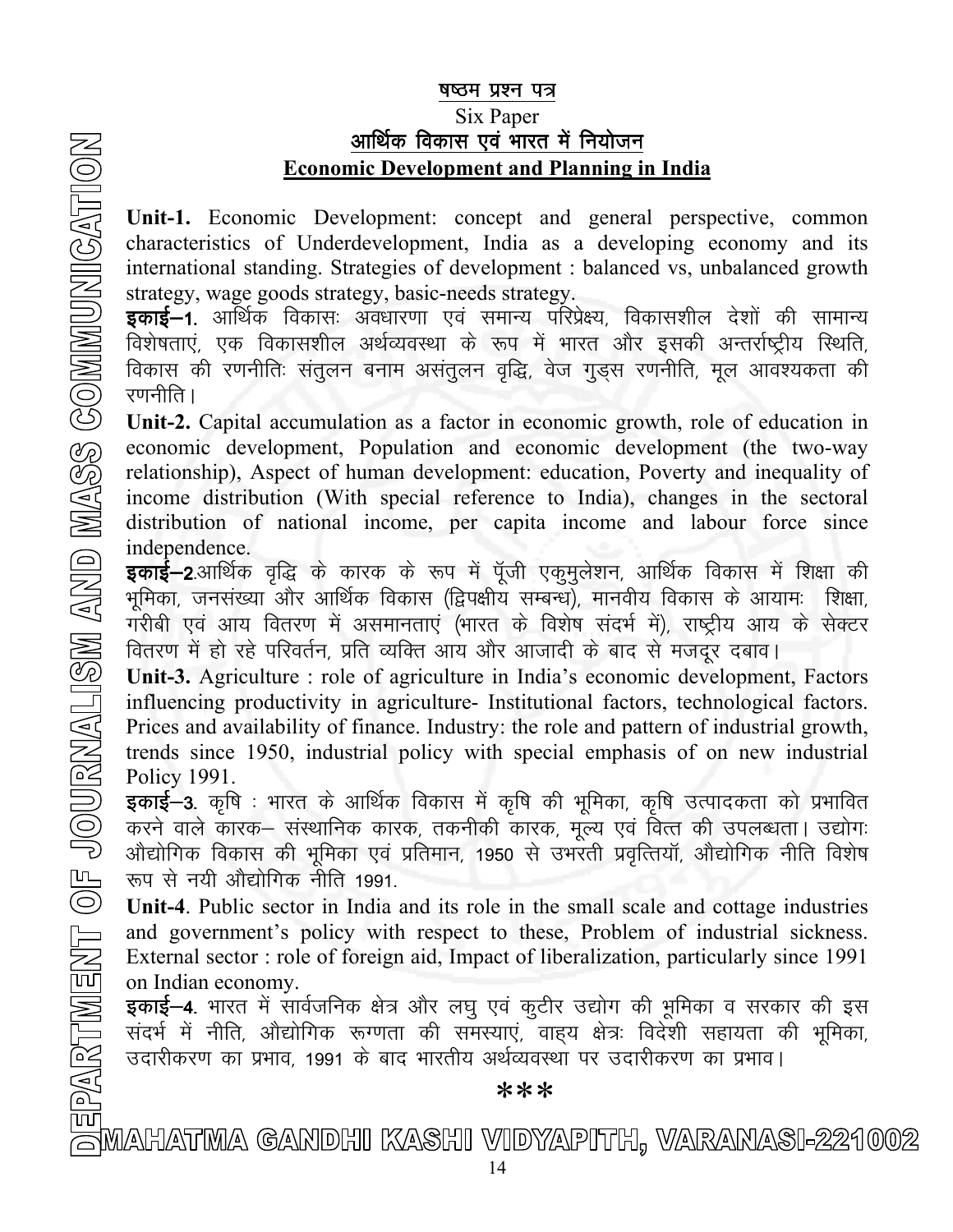|  | <b>THE CONSULTION CONSULTING CONSULTING CONSULTING CONSULTING CONSULTING CONSULTING CONSULTING CONSULTING CONSULTING CONSULTING CONSULTING CONSULTING CONSULTING CONSULTING CONSULTING CONSULTING CONSULTING CONSULTING CONSULT</b> |  |
|--|-------------------------------------------------------------------------------------------------------------------------------------------------------------------------------------------------------------------------------------|--|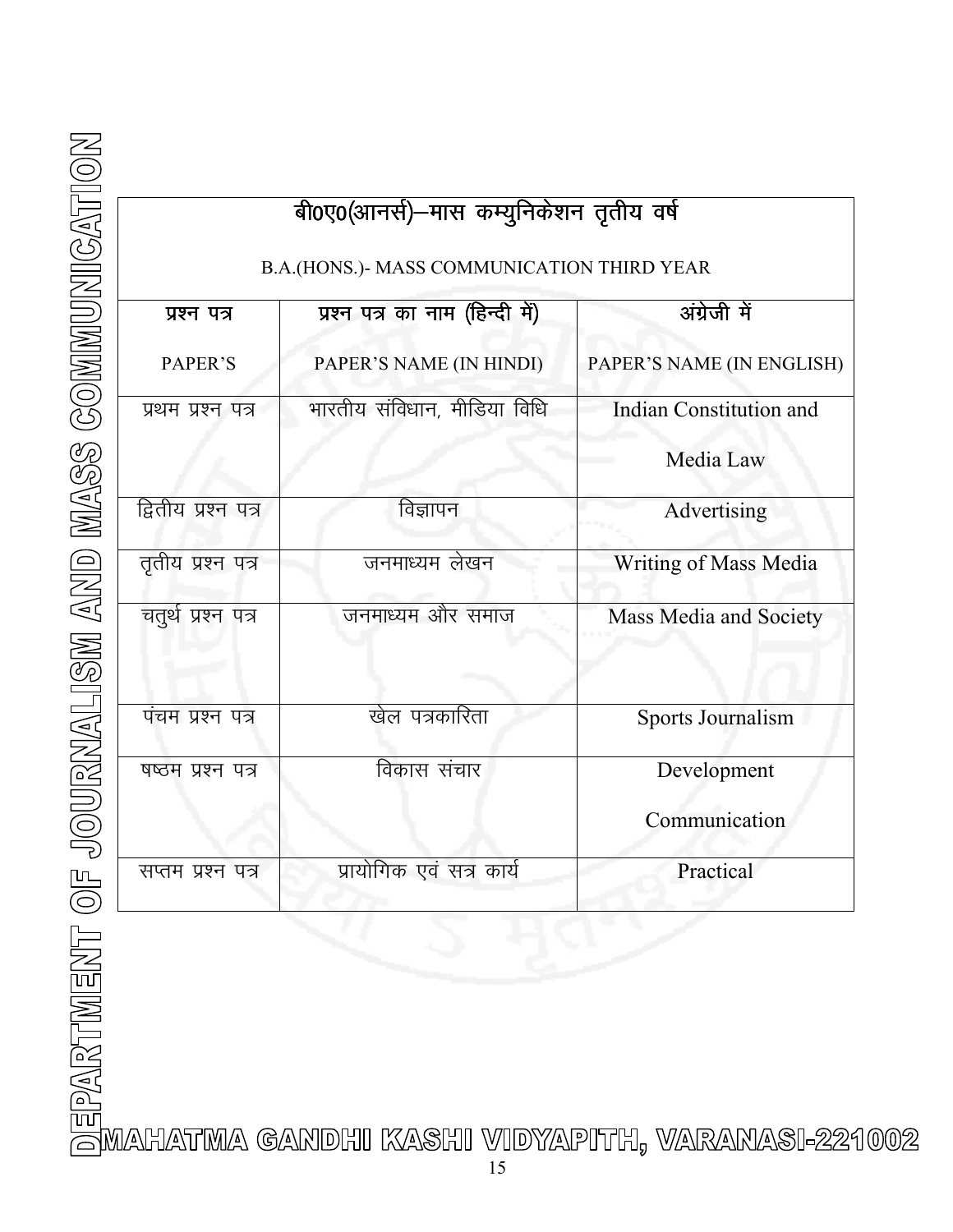# बी0ए0 तृतीय वर्ष प्रथम प्रश्न पत्र

**Example 12**<br>
Example 1. modia of the interaction and Vietnic and the state of the state of the interaction and Vietnic and Vietnic and Vietnic Section<br>
The Section of Warehouse product verificant and Vietnic Sectional An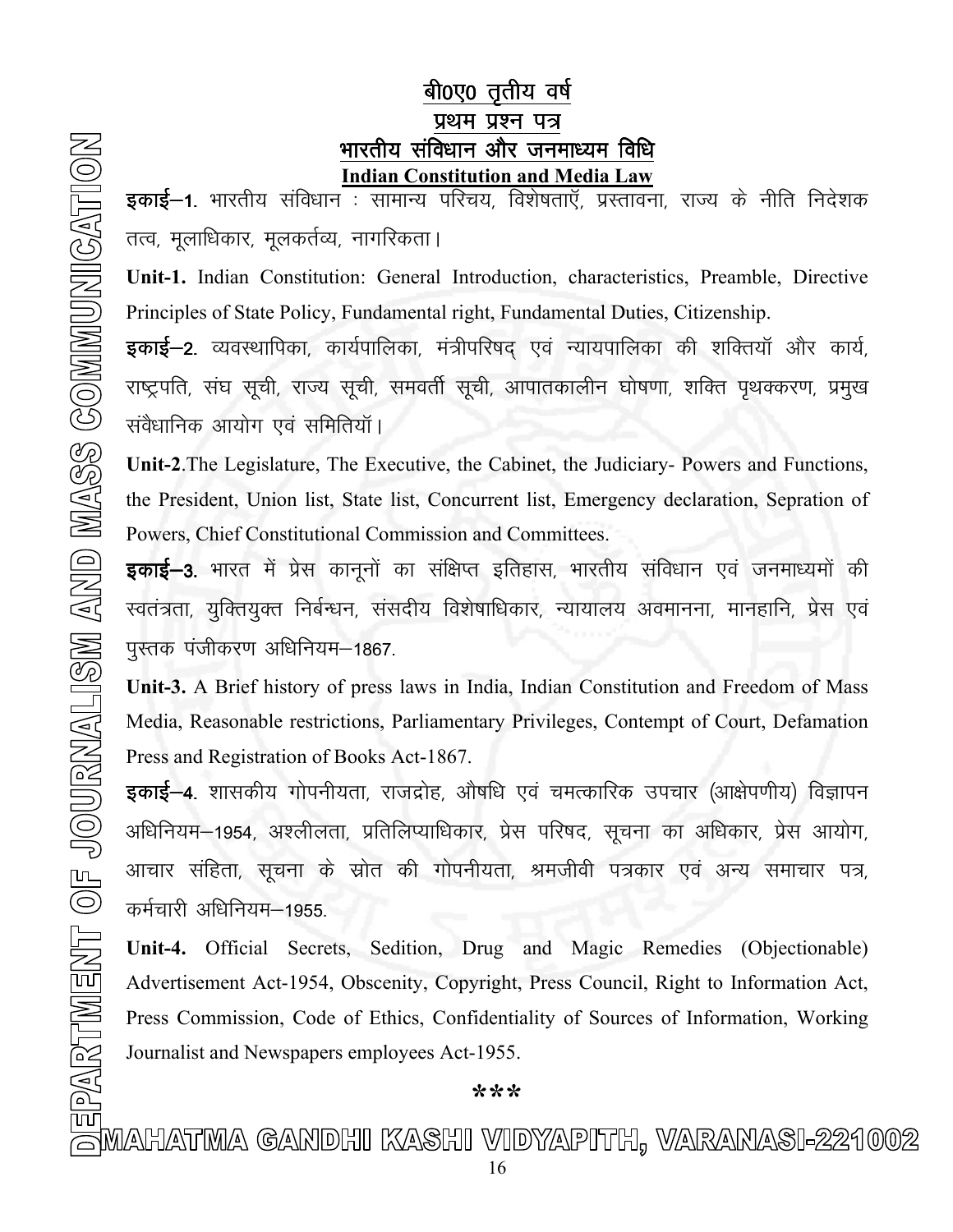# द्वितीय प्रश्न–पत्र विज्ञापन

## **Second Paper**

## Advertising

इकाई–1. विज्ञापन : परिभाषा, ऐतिहासिक विकास, विज्ञापन के सामाजिक, आर्थिक लाभ, जनमाध्यम और विज्ञापन, आलोचनाएँ, विज्ञापन के प्रकार, उपभोक्ता विज्ञापन, निगमीय ओद्योगिक, खुदरा, राष्ट्रीय, ट्रेड, व्यवसायिक एवं सामाजिक।

Unit-1. Advertising : Definition, Historical Development, Social and Economic benefits of advertising, Mass Media and advertising, Criticisms, Types of Advertising, Consumer Advertising- Corporate, Industrial, Retail, National, Trade, Professional & Social.

इकाई–2. उत्पाद विज्ञापन– लक्षित श्रोता, ब्राण्ड छवि, स्थिति, विज्ञापन रणनीति, विज्ञापन रपाइरल, बाजार और इसके सेगमेन्टेशन, सेल्स प्रमोशन।

Unit-2. Product advertising- Target Audience, brand Image, Positioning, Advertising Strategies. Appeals, Advertising Spiral, Market and its segmentation, Sales promotion.

**इकाई–3**. विज्ञापन समिति : संरचना और कार्य, रचनात्मकता, मीडिया चुनाव– समाचार पत्र, पत्रिकाएँ, रेडियो, टेलीविजन, आउटडोर, रणनीति, योजना, मीडिया बजट, अभियान योजना, कापी लेखन और विज्ञापन, प्रोडक्शन तकनीक–प्रिण्ट, रेडियो, टेलीविजन, फिल्म, आउटडोर, विचार निर्माण, विजुएलाइजेशन, दृश्य निर्माण, कम्प्यूटर का उपयोग, कापी तैयारी।

Unit-3. Advertising Agency : Structure and functions, creativity, Media Selection, News Paper, Magazines, Radio, Television, Outdoor, Strategy, Planning, Media Budget, Campaign Planning, Copy writing and advertising Production techniques, Print, Radio, Television, film, Outdoor, Ideation, Visualization, Use of Computers, Copy Preparations.

**इकाई–4**. विज्ञापन में शोध, योजना, कापी शोध, बाजार शोध, विज्ञापन के नैतिक पहलु, कानून ओर विज्ञापन, विज्ञापन और दबाव समूह, उभरती प्रवृत्तियाँ।

Unit-4.Research in Advertising, Planning. Execution, Copy research, Market research, Ethical aspects of advertising, advertising and Pressure groups, Emerging trends.

<del>e]</del><br>|w|<br>|a||MAHATMA GANDHI KASHI VIDYAPITH, VARANASI-221002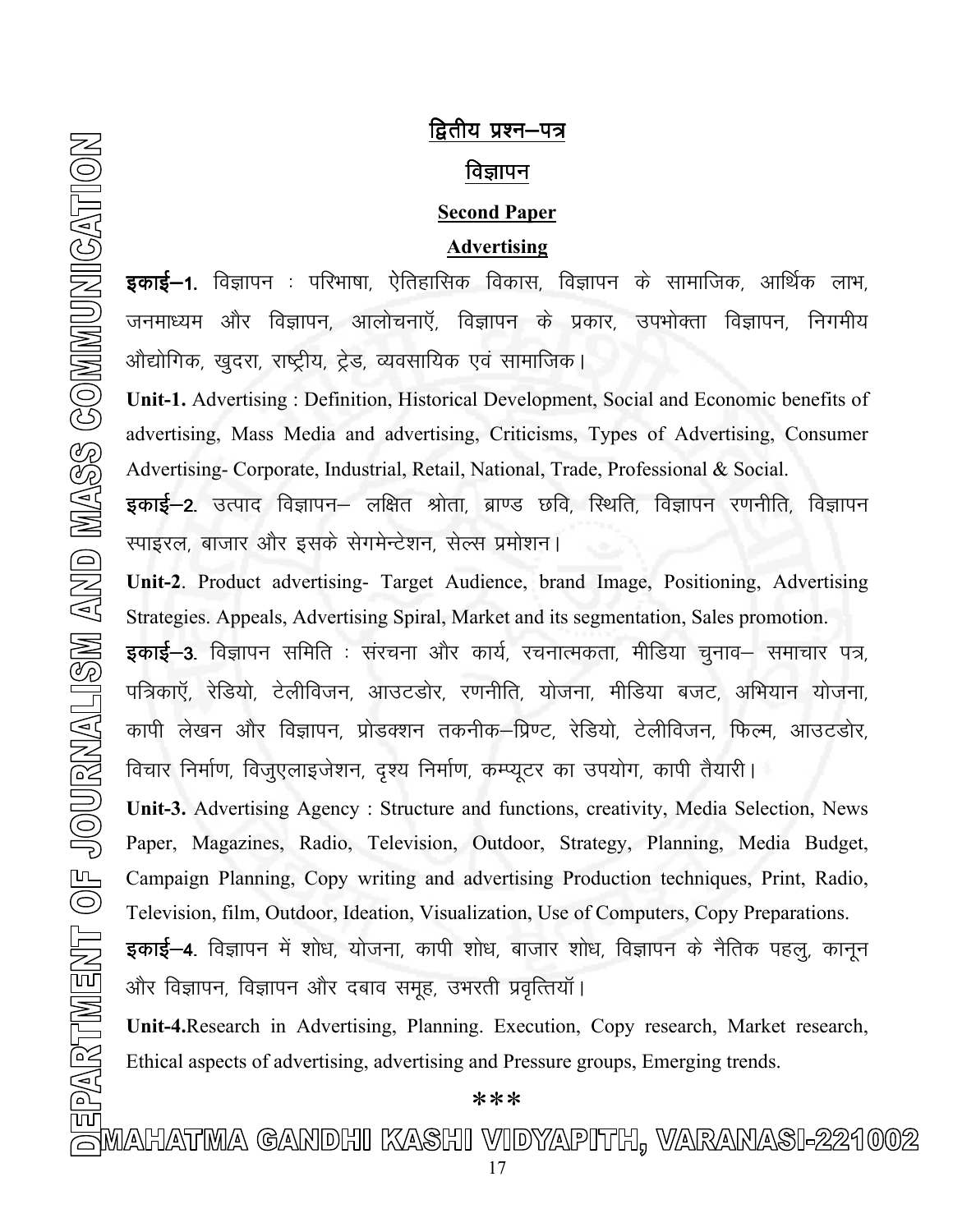## तुतीय प्रश्न पत्र

THIRD PAPER

### जनमाध्यम $:$  लेखन $:$

### Writing for Mass Media

**इकाई–1**. लेखन की ऐतिहासिक पृष्ठभूमि, भाषा के तत्व, लेखन में अर्न्तवस्तु का संकेतिकरण, भाषा और संचार।

Unit-1.Historical background of writing, Elements of language, Writing and Coding of contents, Language and Communication.

**इकाई–2**. रचनात्मक लेखन की विधि एवं सिद्धान्त, व्याकरण के नियम, वाक्य निर्माण, अनुच्छेदीकरण, नैरेशन, विशेषण एवं किया विशेषण, काल, सिक्वेन्स, तर्क।

Unit-2. Principles and Method of effective Writing, rules of Grammars, Sentences Construction, Paragraphing, Narration, Adjective and Adverbs, Tenses, Sequence, Logic.

**इकाई–3.** लेखन में रचनात्मकता : फीचर ⁄ रूपक, लेख, साक्षात्कार, व्यापारिक लेखन, तकनीकी लेखन, पत्र, मुद्रण माध्यम के लिए समाचार लेखन, धारावाहिकों के लिए स्किप्ट लेखन।

Unit-3. Creativity in Writing- feature, Articles. Interview Stories, Business Writing , Technical Writing , Letter Writing, News Writing, Script Writing for serials.

**इकाई–4**. विशिष्ट रूचि के लक्षित समूह के पाठक ⁄ दर्शक ⁄ श्रोताओं के लिए लेखन, अनुवाद तकनीक, मीडिया समीक्षा, कला व परफार्मिंग आर्ट एवं सिनेमा।

Unit-4. Writing For target groups Special interest audience, Translation techniques, Media Reviews of arts, Performing arts and Cinema.

\*\*\*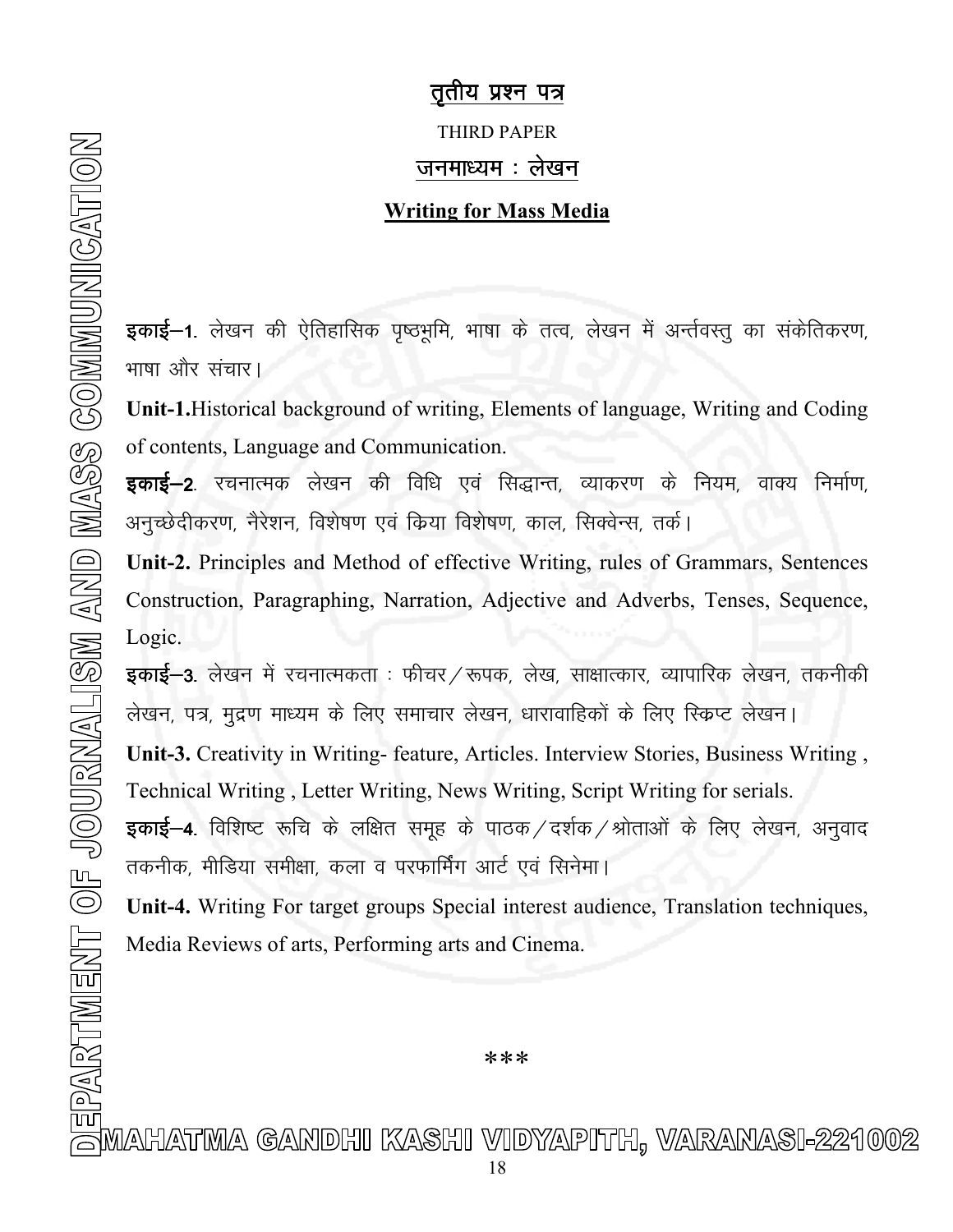## चतुर्थ प्रश्न पत्र Forth Paper जनमाध्यम एवं समाज Mass Media and Society

**इकाई–1.** समाज की अवधारणा, व्यक्ति एवं समाज के अन्तर्सम्बन्ध, भाषा एवं मानव समाज, समाजीकरण– अवधारणा एवं सिद्धान्त, समाजीकरण के माध्यम के रूप में जनमाध्यम, सामाजिक नियंत्रण एवं परिवर्तन के रूप के साधन के रूप में जनमाध्यम।

Unit-1. Concept of Society, Inter-relation between person and Society, Language and Human Society, Socialization- Concept and Theory, Mass Media as a means, Vehicle of Socialization, Mass Media as a means of Social Control and change.

**इकाई—2**. परिवार की अवधारणा, पारिवारिक संरचना पर जनमाध्यमों का प्रभाव, पारिवारिक सदस्यों के बीच अन्तःसम्बन्ध तथा उसमें हो रहे परिवर्तन पर जनमाध्यमों का प्रभाव, युवाओं में टी0वी0 के प्रति बढता आकर्षण।

Unit-2. Concept of Family, Impact of Mass Media on Family Structure, Relations between family members and Impact of Mass Media an their changing relation. Attraction of Television in Youth.

**इकाई–3.** भारतीय सामाजिक संरचना– वर्ण आश्रम, पुरूषार्थ, संस्कृति एवं उसका बदलता स्वरूप, जाति व्यवस्था एवं इसका बदलता स्वरूप, जाति व्यवस्था के रूप में हो रहे परिवर्तन तथा उसमें जनमाध्यमों की भूमिका, सामाजिक विघटन, सामाजिक विघटन पर जनमाध्यमों का प्रभाव, सामाजिक विचलन, युवाओं में विचलनकारी प्रवृत्ति पर जनमाध्यमों का प्रभाव, सामाजिक एकीकरण एवं जनमाध्यम, राष्ट्रीय सामाजिक समस्याएं एवं जनमाध्यम।

Unit-3. Indian Social Structure- Varna Ashram, Purusartha, culture and its changing nature, Caste system and its Changing nature, Changing nature in Caste system and role of Mass Media, Social disorganization, Impact of Mass Media on Social disorganization, Social Deviance, Impact of Mass Media on Deviant tendency in Youth. Social Integration and Mass Media, National Social Problems and Mass Media.

**इकाई–4.** अपराध अवधारणा एवं सिद्धान्त, अपराध एवं जनसंचार, अपराधों में वृद्धि एवं जनमाध्यमों की भूमिका, साइबर अपराध–अवधारणा एवं कारण, साइबर काइम के उत्तरदायी कारक के रूप में जनमाध्यम, जनमाध्यम और सामाजिक चेतना, अपराध निवारण में जनमाध्यमों की भूमिका, सांस्कृतिक गतिशीलता एवं जनमाध्यम, संस्कृतिकरण, पश्चमीकरण, आधुनिकीकरण तथा वैश्वीकरण पर जनमाध्यमों का प्रभाव।

Unit-4. Crime: Concept and Theory, Crime and Mass Communication, Growth and Crime and role of mass Media, Cyber Crime, Mass Media and Social Awareness, Role of Mass Media in Contentment of Crime, Cultural Dynamics and Mass Media, Impact of Mass Media on Culturalization, Westernization, Modernization and Globalization.

\*\*\*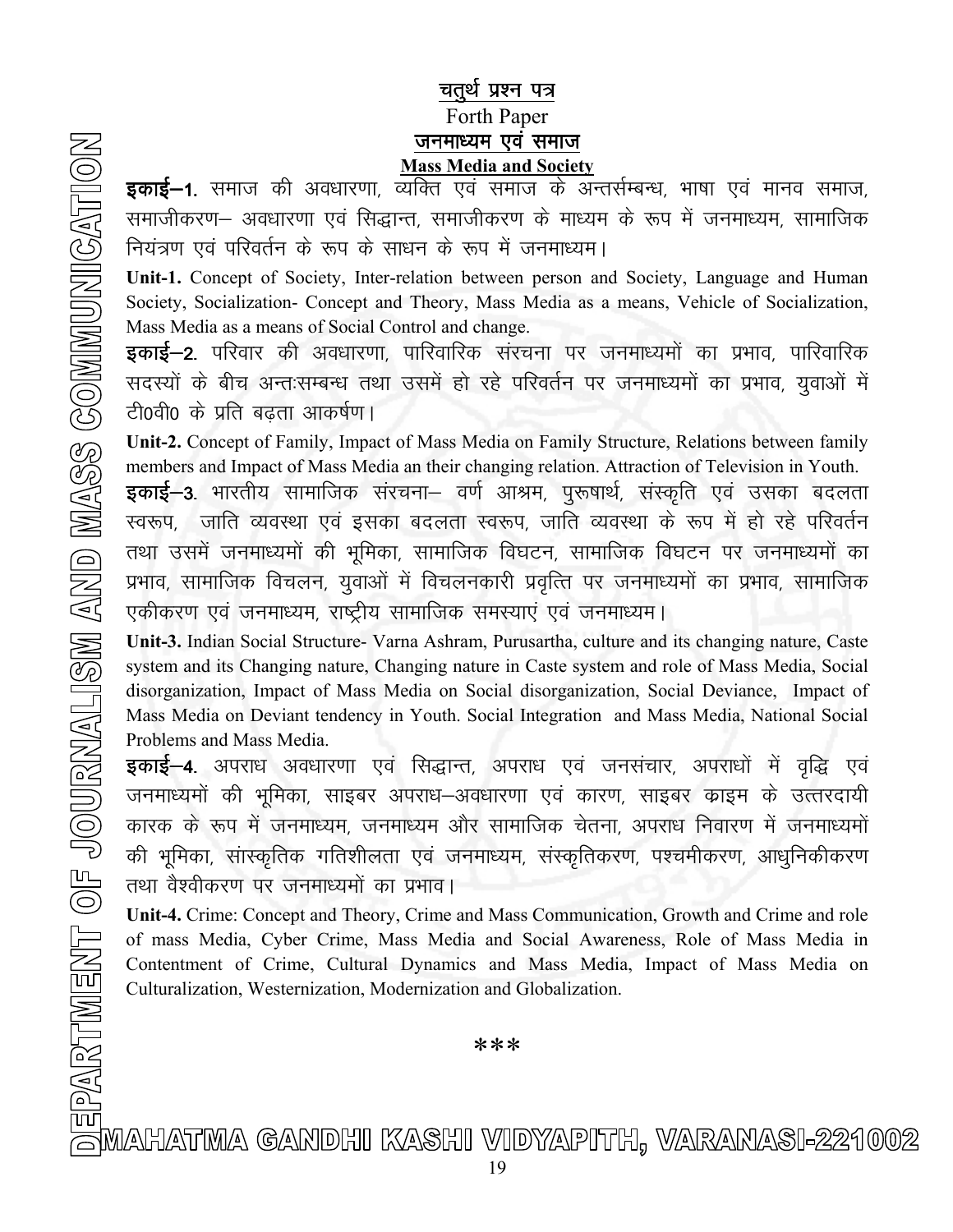## <u>पंचम प्रश्न पत्र</u> Fifth Paper <u>खेल पत्रकारिता</u>

## Sports Journalism

**इकाई–1**. खेल– उद्भव एवं विकास, प्राचीन भारत में खेल, ग्रामीण खेल, क्षेत्रीय खेल, राष्ट्रीय–अन्तर्राष्ट्रीय खेल, खेल एवं कीड़ा प्रतियोगिता : राष्ट्रीय, अन्तर्राष्ट्रीय आयोजन, खेलों में प्रयुक्त होने वाले प्रमुख शब्द।

Unit-1. Sports : Beginning and Development, Sports in Ancient India, Rural Sports, Regional Sports, National-International Sports, Sports and Sports Competition, National- International, Technical/Jorgen Words of Sports.

**इकाई—2**. भारत में खेल पत्रकारिता : उद्भव एवं विकास, प्रिण्ट मीडिया में खेल, खेल पृष्ठ सज्जा, खेल समाचारों का लेखन सम्पादन, खेल समीक्षा, खेल फीचर, खेल सम्पादकीय लेखन, खेल पत्रिकाऍ, खेल पत्रिकाओं का सम्पादन, खेल समाचार एवं चित्र संयोजन।

Unit-2. Sports Journalism in India : Origin and Development, Sports in Print Media, Sports page make-up, Writing and Editing of Sports News, Sports Reviews, Sports Feature, Sports editorial Writing, Sports Magazines, Editing of Sports Magazines, Sports news and Photograph Composition.

**इकाई–3**. रेडियो एवं खेल कार्यकम, खेल की रेडियो कमेन्ट्री, रेडियो खेल समाचार लेखन, प्रमुख रेडियो खेल कमेन्टेटर, टेलीविजन और खेल, टेलीविजन खेल समाचार लेखन, टेलीविजन खेल कार्यक्रम, प्रमुख खेल चैनल, टेलीविजन कमेन्ट्री, टेलीविजन— रेडियो कमेन्ट्री का खिलाड़ियों पर प्रभाव।

Unit-3. Radio and Sports Programmes, Radio Commentary of Sports, Sports news writing for Radio, Chief Sports Radio Commentator, Television and Sports, Chief Sports channels, Television Commentary, Impact of television- Radio Commentary an Sports person.

**इकाई—4**. खेल एवं इन्टरनेट, खेल एवं इण्टरेक्टिव मीडिया, खेल रिपोर्टिंग के तकनीकी पक्ष, खेलों के विकास में खेल पत्रकारिता की भूमिका, राष्ट्रीय विकास में खेलों का योगदान, प्रमुख खेल जगत की विभूतियॉ, प्रमुख खेल कीर्तिमान, प्रमुख खेल संगठन, खेल विज्ञापन।

Unit-4. Sports and Internet, Sports and Interactive Media, Technical aspects of Sports reporting, Role of Sports Journalism in the Development of Sports Contribution of Sports in national development, Chief Personality in Sports World, chief Sports records, Chief Sports Organization, Sports and Advertisement.

\*\*\*